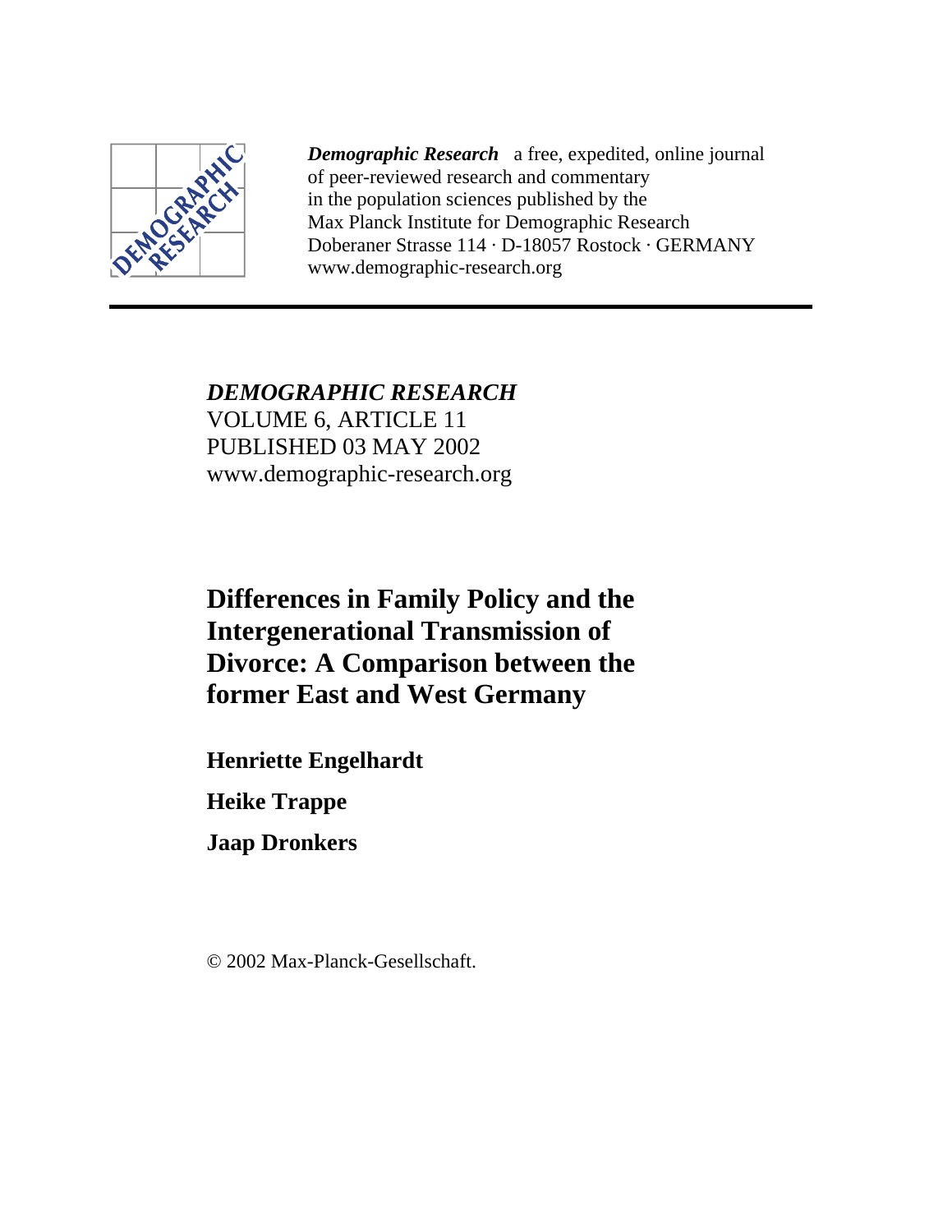# **Table of Contents**

| $\mathbf{1}$   | Introduction                                                       | 296 |
|----------------|--------------------------------------------------------------------|-----|
| $\overline{2}$ | Family policy in the former East and West<br>Germany               | 298 |
| 3              | Theoretical link between divorce transmission and<br>family policy | 300 |
| 4              | Data and Methods                                                   | 304 |
| 5              | Results                                                            | 308 |
| 6              | Discussion                                                         | 315 |
| 7              | Acknowledgements                                                   | 317 |
|                | <b>Notes</b>                                                       | 318 |
|                | References                                                         | 320 |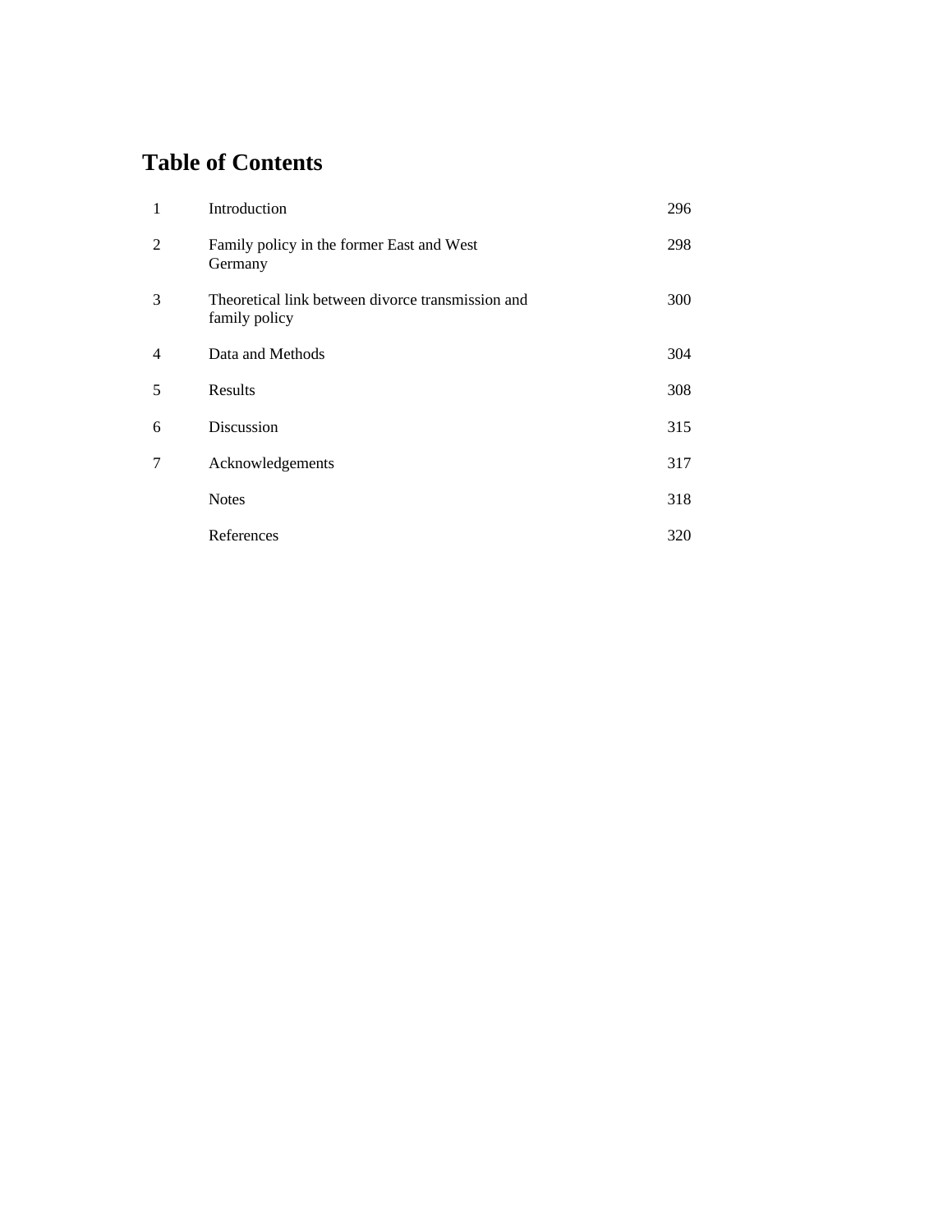# **Differences in Family Policy and the Intergenerational Transmission of Divorce: A Comparison between the former East and West Germany**

**Henriette Engelhardt <sup>1</sup> Heike Trappe <sup>2</sup> Jaap Dronkers <sup>3</sup>**

# **Abstract**

The intergenerational transmission of the risk of divorce is a well-known long-term effect of divorce that has been found in many Western societies. Less known is the extent to which different family policies and divorce laws have an effect on the intergenerational transmission of divorce. In this paper, the division of Germany into two separate states from 1949 until 1990, with the consequent development of two very different family policies*,* is regarded as a natural experiment that enables us to investigate the effect of family policy on the mechanisms underlying the social inheritance of divorce. Data from respondents from the former East and West Germany participating in the German Life History Study are analyzed, using multivariate event-history methods. The results indicate that the strength of the intergenerational divorce transmission, when adjusted for differences in the divorce level, was lower in the East than in the West. Differences in marriage age and the timing of first birth, which are partial indicators of family policy, as well as differences in religion, could explain this effect. Furthermore, we found a tendency towards a reduction in the dynamics of divorce transmission over time, both in East and West Germany.

 $\overline{a}$ 

<sup>&</sup>lt;sup>1</sup> Max Planck Institute for Demographic Research, Rostock, Gemany. E-mail: engelhardt@demogr.mpg.de

<sup>&</sup>lt;sup>2</sup> Max Planck Institute for Human Development, Berlin, Gemany. E-mail: trappe@mpib-berlin.mpg.de

<sup>&</sup>lt;sup>3</sup> European University Institute, Florence. E-mail: dronkers@pscw.uva.nl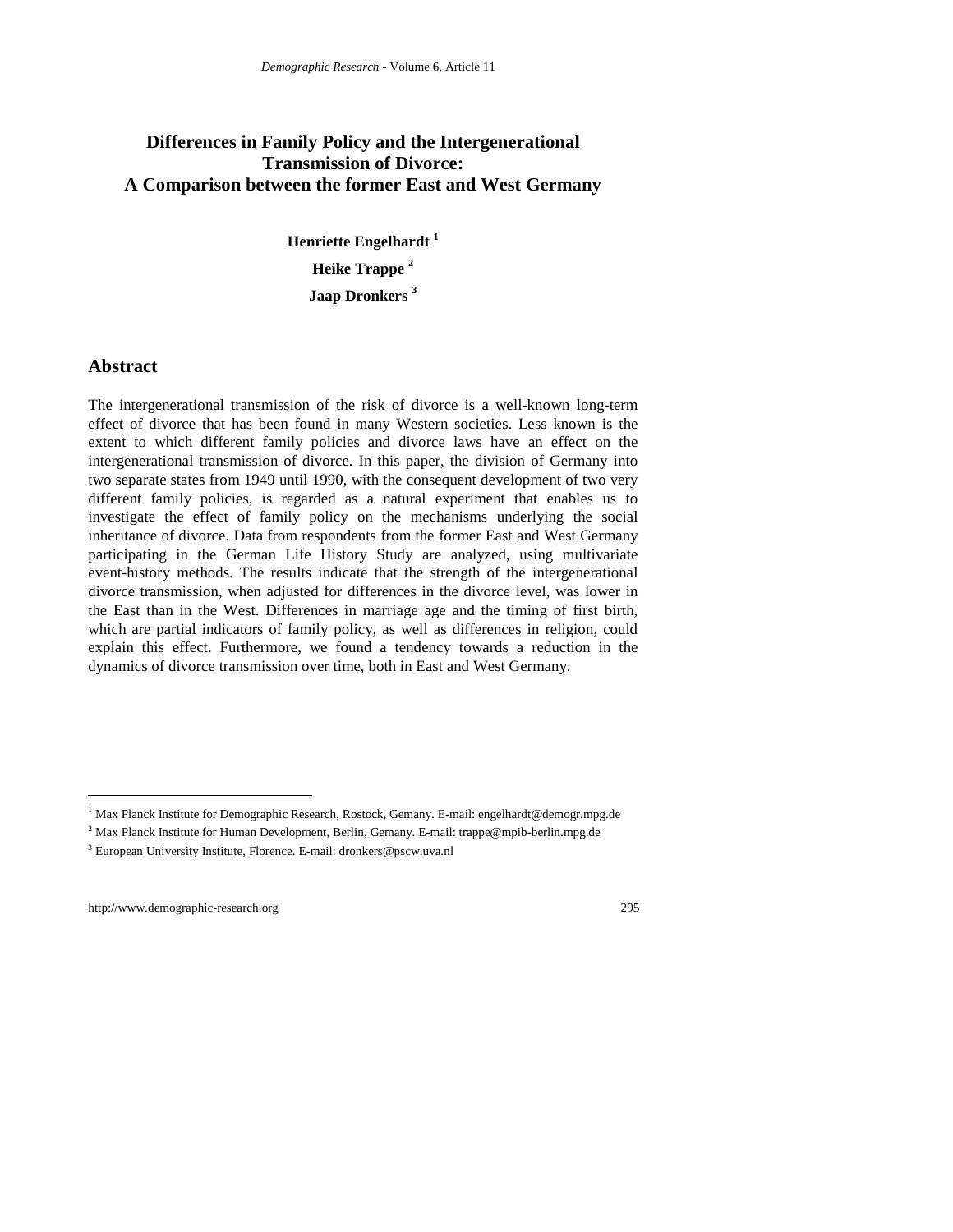# **1. Introduction**

Children of divorced parents get their marriage dissolved significantly more often than do otherwise comparable children of non-divorced parents. This intergenerational transmission of divorce risk is significant in several industrialized societies: the US, Australia, East and West Germany, and the Netherlands (Note 1). These societies differ from one another in many respects, one of which being family policy. These differences might have an impact not only on the short-term effects of parental divorce on children but also on the long-term consequences. The way in which the similarities and differences among nations relate to the respective consequences of parental divorce for the children has not yet been systematically studied, despite the potential scientific and political importance of such a study (e.g. as a sound basis for the public debate on divorce).

By empirically analyzing differences in the intergenerational transmission of marital instability in the former Federal Republic of Germany (FRG/West Germany) and the former German Democratic Republic (GDR/East Germany), we aim to shed light in this article on the relevance of different family policies and divorce laws. During the 40 years of separation, the societal differences between the two parts of Germany were reinforced by the social order. Differing basic ideas about family formation and dissolution, as well as family policy incentives, contributed to this development. The resulting partial divergence of demographic processes was most obvious during the 1970s and 1980s, when social and family policies in the two countries were most sophisticated. (For family formation, see Huinink 1995; for divorce, see Wagner 1997.) Thus, the comparison of the intergenerational transmission of divorce is embedded in a quasi-experimental context. On the one hand, the two parts of Germany differed in family policy and ideology during the 40 years of separation. On the other hand, both parts resembled each other culturally more than any other European societies in a dual comparison. If family policy makes a difference in the upbringing of children, this should be visible in the long-term differential effects of parental divorce on children in the two Germanies.

One could argue that the former East Germany existed as a socialist society for only 40 years, a period that was too short to profoundly influence the intergenerational transmission of divorce. Neither parents nor children had lived their entire life under the socialist regime and neither could thus be influenced to the same extent than their West German counterparts by similar family policies. Despite the truth of this argument, the comparison is still worthwhile because no two other industrial societies with long-term differences in family policies are comparable to this extent. In addition, the transmission of divorce is being studied by focusing on the period during which the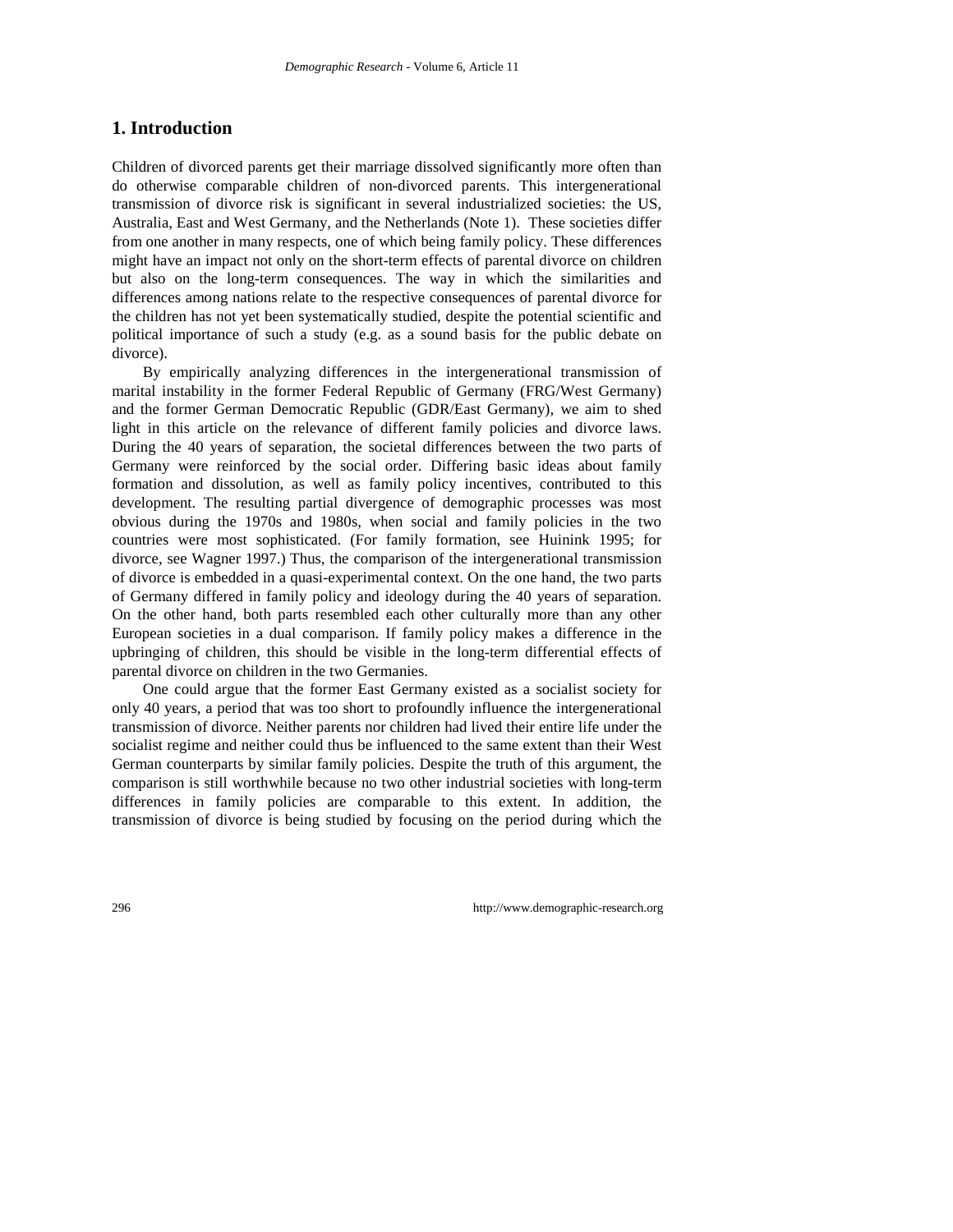children of divorcees grow up, and this period coincides with the 40 years of separation of the two German societies.



#### *Figure 1: Divorces in Germany per 10.000 inhabitants*

Regional differences in the level of divorce existed within Germany long before the founding of the GDR and the FRG in 1949 (see Figure 1) (Note 2). Wagner notes that the divorce rate has been higher in East Germany since the 1920s (1997: 119-120). However, little seems to be known about the reasons for this difference. It could be due to the different religious composition of the East and West German population that predates the division of Germany in 1949 (Gabriel 1989: 373). Figure 1 shows that after 1949, the differences between the East and West increased slightly. They were the greatest during the 1970s and the 1980s. The extreme peak in the West German curve in 1977/78 was due to the introduction of new legal regulations on divorce (see Table 1). After reunification there was a dramatic drop in divorce rates in East Germany, which has been attributed to the transfer of West German divorce regulations to the former GDR and to the overall feeling of insecurity (Wagner 1997). Probably more relevant in explaining the intergenerational transmission of divorce is the number of young children involved. This number was higher in the former East Germany than in West Germany from 1965 onwards and reached its peak in both countries around 1970. The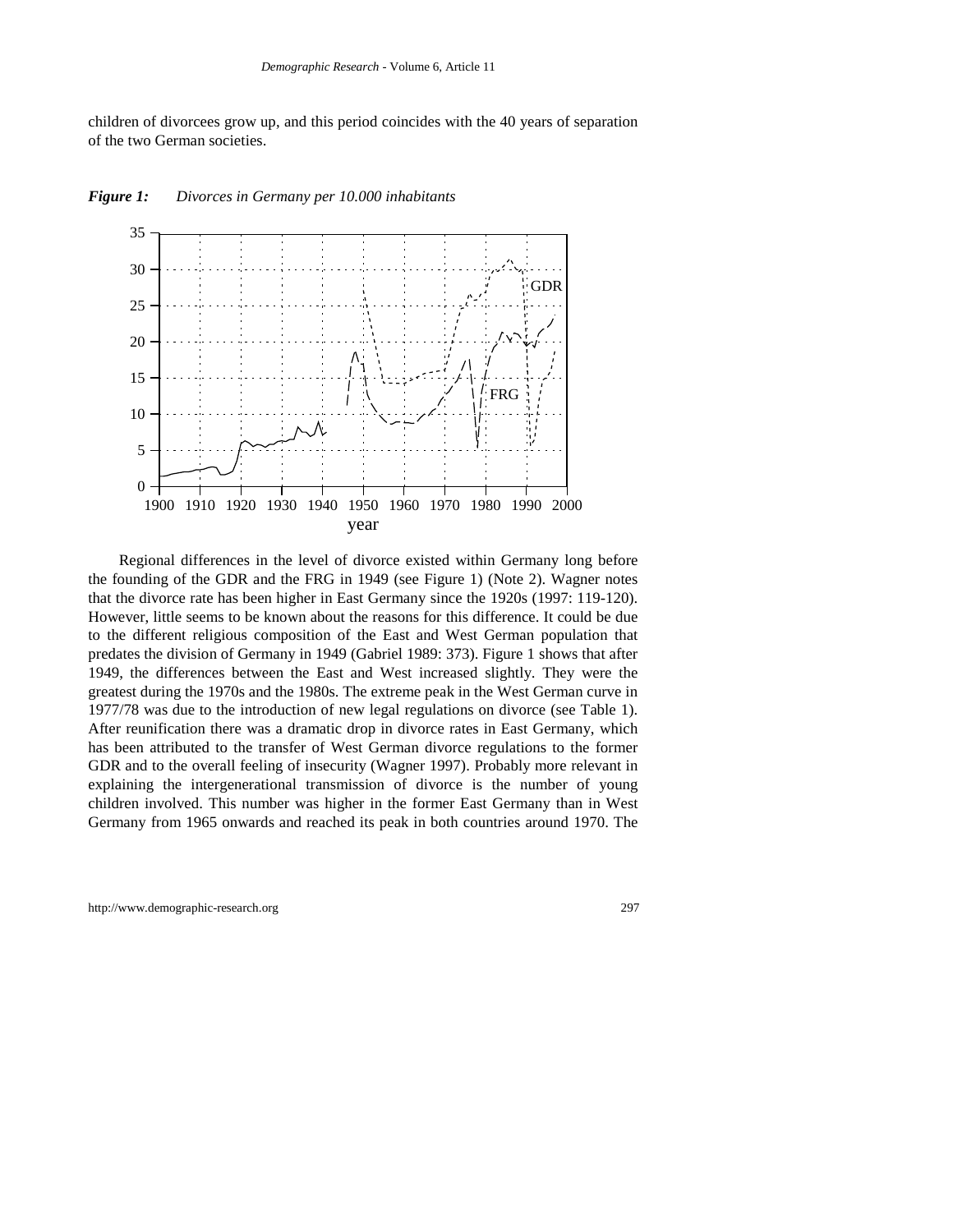decrease in the number of children of divorced parents thereafter was more pronounced in the West than in the East (Cromm 1998: 564; Wagner 1997: 122).

# **2. Family policy in the former East and West Germany**

Based on comparative analysis of family policy in industrialized countries during the  $20<sup>th</sup>$  century, Gauthier developed four models of family policy that prevailed at the turn of the century (1996: 203). Within this framework the former East Germany would correspond mainly to the 'pro-natalist' model, whereas West Germany would be situated in the 'pro-traditional' model. A distinguishing feature of the former model is the desire to increase the fertility rate and the accompanying belief that such a goal requires government intervention. Emphasis is placed on reducing the obstacles to fertility, especially those concerning employment and family responsibilities. Characteristic of the pro-traditional model is the ostensible government endorsement of the family unit and the simultaneous encouragement of a family model with a single male breadwinner (Gauthier 1996).

Table 1 shows a summary of selected, important differences in family policy between East and West Germany. In East Germany, continuous full time employment of both men and women was seen as the main foundation of gender equality. By the late 1960s, the state recognized that women's increasing employment seemed to be associated with lower fertility rates. Therefore, the state shifted its efforts to also include the support of working mothers. Extensive and inexpensive public child care, including after-school care and care for very young children, and other social support allowed women to stay in the workforce even during childbearing years. A great emphasis was placed on cash benefits (e.g. child allowance) but also on other support for employed mothers (e.g. child-illness leave, reduction in working hours for full-time employed mothers of two or more children). Marriage was seen as the foundation of the family but there was also generous support for single mothers (Note 3). When marriages failed, divorce procedures were relatively uncomplicated and aimed at the independence of the former couple through their own employment. Generally, family policy was directed only towards women and did not attempt to redefine men's roles as fathers. East German family policy had two partly contradictory goals: the integration of women into full-time employment and the encouragement of childbearing. To achieve the latter, the state set incentives for people to get married early and to have children early (Note 4). Those measures were quite effective in reducing the age at first birth across cohorts for women and men but not as effective at reducing the age at marriage because of the countervailing tendency to have a first child out of wedlock (Huinink 1995). We assume that those changes in demographic behavior did not have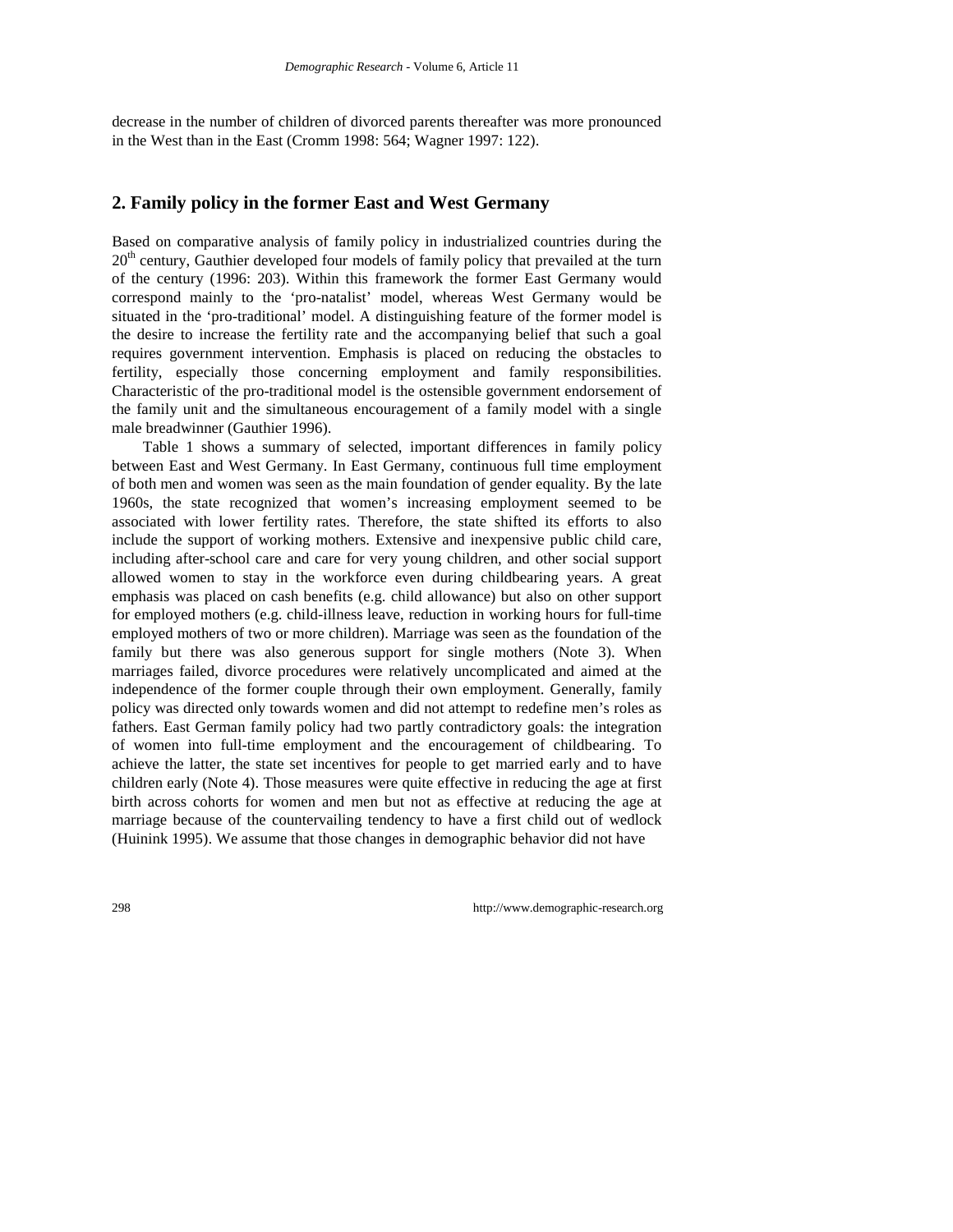## *Table 1: Family policy in the former East and West Germany until 1989*

| East Germany                                                                                                                                                                                                                                                                                                                                                                                                                                                                                                                                                                                                                 | West Germany                                                                                                                                                                                                                                                                                                                                                                                                                                                                                                                                                                                                   |
|------------------------------------------------------------------------------------------------------------------------------------------------------------------------------------------------------------------------------------------------------------------------------------------------------------------------------------------------------------------------------------------------------------------------------------------------------------------------------------------------------------------------------------------------------------------------------------------------------------------------------|----------------------------------------------------------------------------------------------------------------------------------------------------------------------------------------------------------------------------------------------------------------------------------------------------------------------------------------------------------------------------------------------------------------------------------------------------------------------------------------------------------------------------------------------------------------------------------------------------------------|
| <b>Family and employment</b>                                                                                                                                                                                                                                                                                                                                                                                                                                                                                                                                                                                                 |                                                                                                                                                                                                                                                                                                                                                                                                                                                                                                                                                                                                                |
| Employment of women and men as main foundation of their<br>equality (e.g. individual taxation of wives' and husbands'<br>earnings)<br>• Continuous employment of women even during childbearing<br>years made possible by extensive public child care and other<br>social support<br>Marriage as foundation of the family but also monetary and<br>non-monetary support for single mothers, mothers still in<br>education and parents with many children (e.g. more paid sick<br>leave for children)<br>Generous regulations for child care leave with far reaching<br>rights of job return and extended child care policies | Male breadwinner model with continuously employed<br>$\bullet$<br>men and partially employed women (e.g. joint taxation<br>of wives' and husbands' earnings)<br>Sequencing of employment and family with longer<br>$\bullet$<br>interruptions and return to part-time work while children<br>were small<br>Social support of marriage as foundation of the family and<br>basically monetary support for lone mothers, support of<br>wives during times of their non-employment (e.g. social<br>insurance via husband)<br>Extended child care leave with a flat rate payment and<br>low provision of child care |
| Weakening of marriage as economic institution via social                                                                                                                                                                                                                                                                                                                                                                                                                                                                                                                                                                     | Supporting of marriage as economic institution via social                                                                                                                                                                                                                                                                                                                                                                                                                                                                                                                                                      |
| policies                                                                                                                                                                                                                                                                                                                                                                                                                                                                                                                                                                                                                     | policies                                                                                                                                                                                                                                                                                                                                                                                                                                                                                                                                                                                                       |
| Family formation<br>Financial incentives for early marriage (e.g. interest free<br>marriage loan, easier access to dwellings)<br>• Incentives for early childbearing (e.g. reduced repayment<br>rate of marriage loan)<br>• Relatively generous support of families with children<br>(e.g. child allowance)<br>Family policies with pro-natalist aim                                                                                                                                                                                                                                                                         | No particular incentives for early marriage and early<br>childbearing<br>Moderate financial support of families with children<br>(e.g. tax reduction, child allowance) while at the same<br>time encouraging a relatively traditional division of labor<br>within families<br>Family policies with pro-traditional aim                                                                                                                                                                                                                                                                                         |
| Divorce regulations                                                                                                                                                                                                                                                                                                                                                                                                                                                                                                                                                                                                          |                                                                                                                                                                                                                                                                                                                                                                                                                                                                                                                                                                                                                |
| Since 1948 divorce procedure in court without lawyers<br>No-fault divorce law since 1955, disruption of marriage<br>as sufficient ground for divorce only short term and low<br>alimentation rights for women and clear rules for child<br>support<br>General rule: mothers got custody of their children<br>٠<br>Problem: divorcees often lived in the same apartment<br>because of shortage of apartments<br>Basic idea: women should be independent of their former<br>husbands after divorce by their own employment                                                                                                     | Until 1977 fault divorce law from 1900 with lawyers<br>$\bullet$<br>After 1977 a 1 year separation as sufficient ground to<br>$\bullet$<br>divorce<br>Strong influence of the court on the long term alimentation<br>٠<br>rights for women (e.g. old age) and children<br>High costs of divorce procedures<br>$\bullet$<br>General practice: mothers got custody of their children<br>$\bullet$<br>(joint custody possible)<br>Basic idea: women and children should not be extremely<br>worse off after divorce                                                                                               |

Source: Berghahn & Fritzsche (1991), Gerlach (1996: 205ff), Trappe (1995: 40ff), Wagner (1997: 157ff).

the effect of stabilizing marriages intended by government but rather an unintended destabilizing effect on marriages.

During the time period under study in West Germany, social and family policies were dominated by the traditional male breadwinner model in which women worked full-time until they had children and returned to part-time work after a longer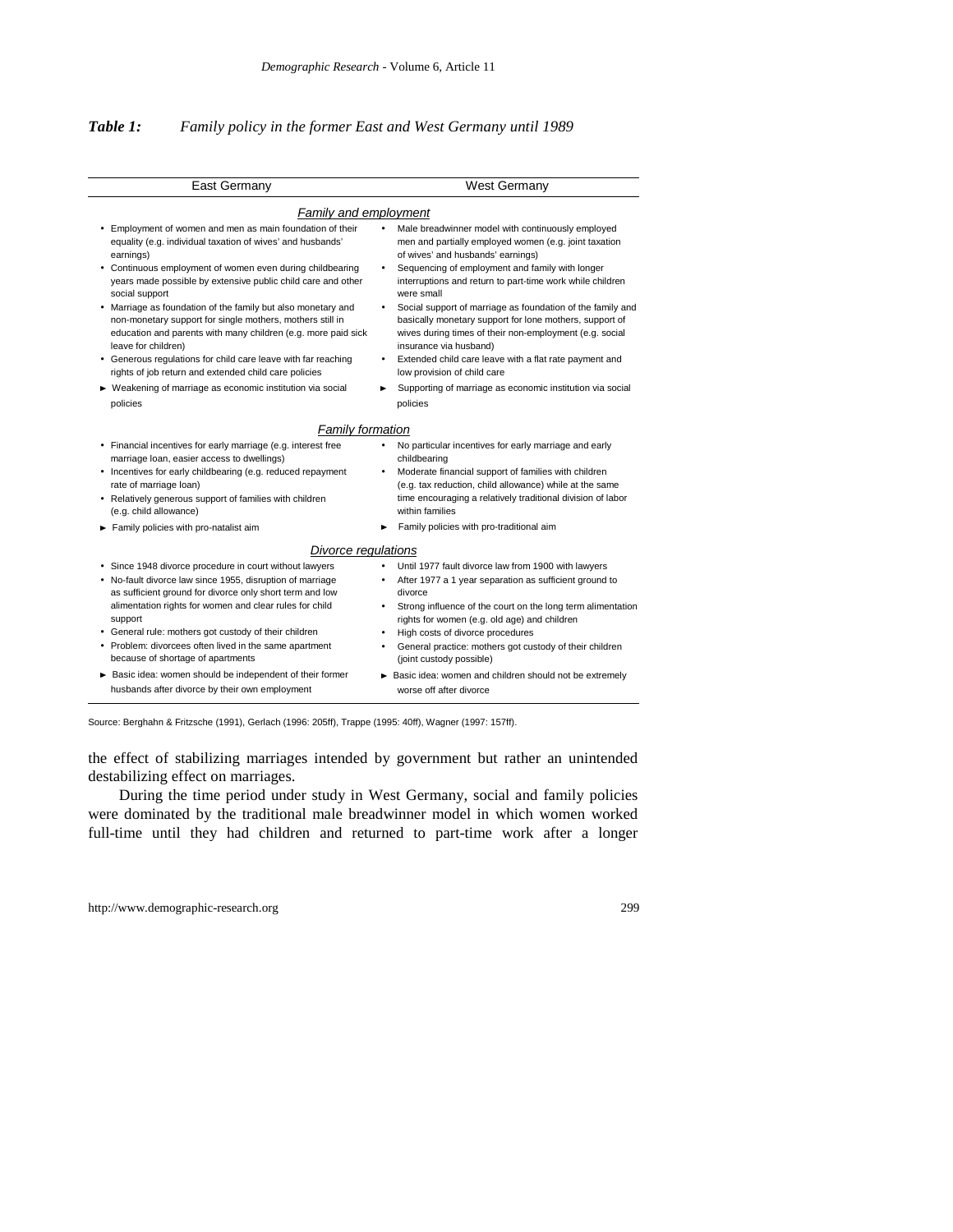interruption (e.g. the tax system heavily weighted in favor of married and single income couples). Combining work and family was difficult for women due to the lack of public child care, the non-existence of a private child care market and the inconvenient school hours and opening times of many day care institutions. Instead of facilitating women's employment opportunities by providing services, the government gave preference to extended leave for child-care, which allowed mothers to stay at home with their young children, depending economically on their partners and on a flat rate, means-tested payment. During the time of their non-employment, women's entitlements were largely derived from their husbands' rights. Financial support for single parent families was modest and formed part of the general income support system (e.g. the increased benefit level of social assistance) and there were no specific measures to encourage single mothers' employment. There existed incentives for marriage when couples decided to have children, but not in any specific way for early family formation. When marriage failed, a divorce was relatively costly and carried high economic risks, especially for women with children (DiPrete 2001; Ruspini 1998).

One can conclude that married and divorced women with children in East Germany would be financially more independent of their (former) husbands or partners and that the economic and social position of mothers with children would not decline as much after divorce as in West Germany (Büchel & Engelhardt 2000). Furthermore, due to their low costs, waiting times and simplicity the divorce procedures themselves might be less stigmatizing and stress-producing in East Germany (Berghahn & Fritzsche 1991).

# **3. Theoretical link between divorce transmission and family policy**

The literature provides a variety of explanations for the association between parental and offsprings' divorce. Basically, five mechanisms have been identified as causal links (Note 5): (1) The stress that accompanies parental divorce is a 'push' factor that often induces the children to leave the parental home early, get married early and have children at a young age thus raising their own risk of divorce (for the the *stress argument,* see Amato 2000, Amato 1993, McLanahan & Bumpass 1988, Wallerstein & Kelley 1980). (2) The socialization in the parental home causes children to develop certain attitudes and ways of behaving, making either the children of divorced parents less able to maintain a relationship later on, or causing them to leave an unsatisfactory relationship at an earlier stage than others (for the *socialization argument,* see Glenn & Kramer 1987, Greenberg & Nay 1982, Pope & Mueller 1976). (3) The diminished economic circumstances that follow parental divorce affect the lives of the children negatively (through difficulties in educational and occupational attainment), thus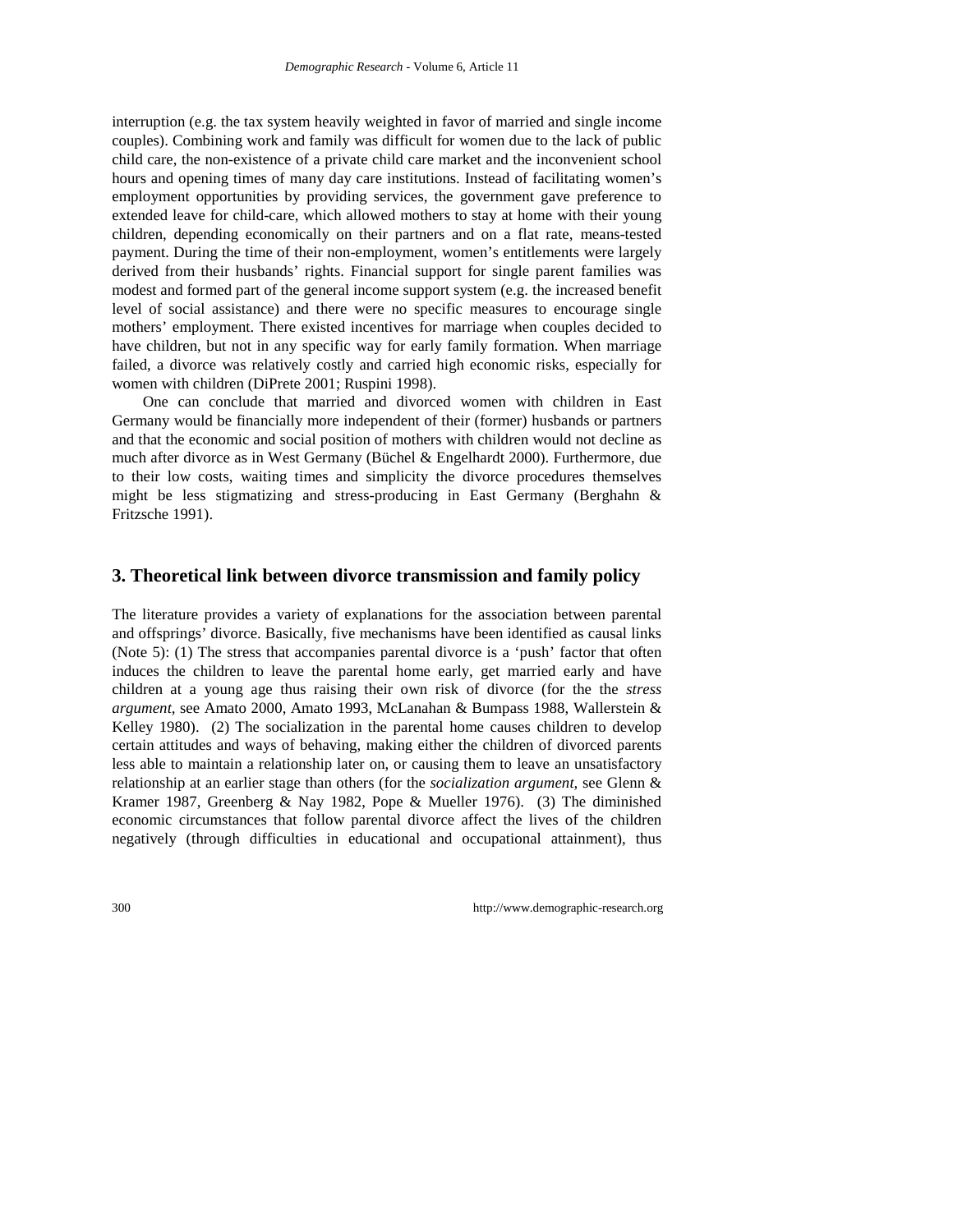increasing the children's own risk of getting divorced (for the *economic deprivation argument*, see McLanahan & Bumpass 1988). (4) The stigma of parental divorce negatively affects the life opportunities of the children involved (for the *stigmatization argument*, see Spruijt 1993). (5) Parents and children have some common inherited personality traits that promote, or hinder, both the parent's and the children's divorces (for the *genetic argument*, see Cramer 1993, Jockin et al. 1996, McGue & Lykken 1992).

These mechanisms, or categories of intervening variables, do not logically exclude each other. It is very likely that there are interactions between the respective factors, for example, between economic disadvantages and unfavorable socialization conditions. Little is, however, known about the relative impact of the respective mechanisms because of the lack of appropriate data. Furthermore, the different mechanisms could operate at different times in the life course. The genetic argument might be the first mechanism, followed by a disadvantageous socialization of the children of the divorced, and then simultaneously by stigmatization and economic deprivation. Eventually, the stress mechanism would also extend its influence.

The different family policies combined with four of the mechanisms underlying the social inheritance of divorce might explain possible differences in the strength of the relationship between parental and children's divorce risks in the former West and East Germany. In the following, the *genetic argument* is not considered because we assume that genetic characteristics of divorcees would not be very different in the two German states; furthermore, genetic traits and institutional differences should be unrelated to each other.

If the *stress argument* were valid, stress could work toward making the transmission effect weaker in East Germany. More liberal divorce laws would make divorce easier, less drawn out and thus less stress-producing for children. This in turn would reduce the negative outcomes often observed in relation to stressful parental divorce. However, we know that in the former East Germany the divorced couple and their children often had to share the same apartment for longer periods of time because of the continuous shortage of housing (Hinrichs 1992). This could also be a stress-producing factor that would then increase the transmission effect. In summary, it turns out to be difficult to predict the differences in the social inheritance of divorce between the two societies based on a divorce stress perspective.

If the *socialization argument* explains divorce transmission in part, it would impart a stronger transmission effect in the East because of the comparatively diminished emphasis on traditional norms of partnership and marriage (Note 6). In the GDR the dual earner family was established early on by means of economic pressure. The idea of a mother as housewife was not supported by social policies. Instead, women's and men's economic independence was favored and thus the economic function of marriage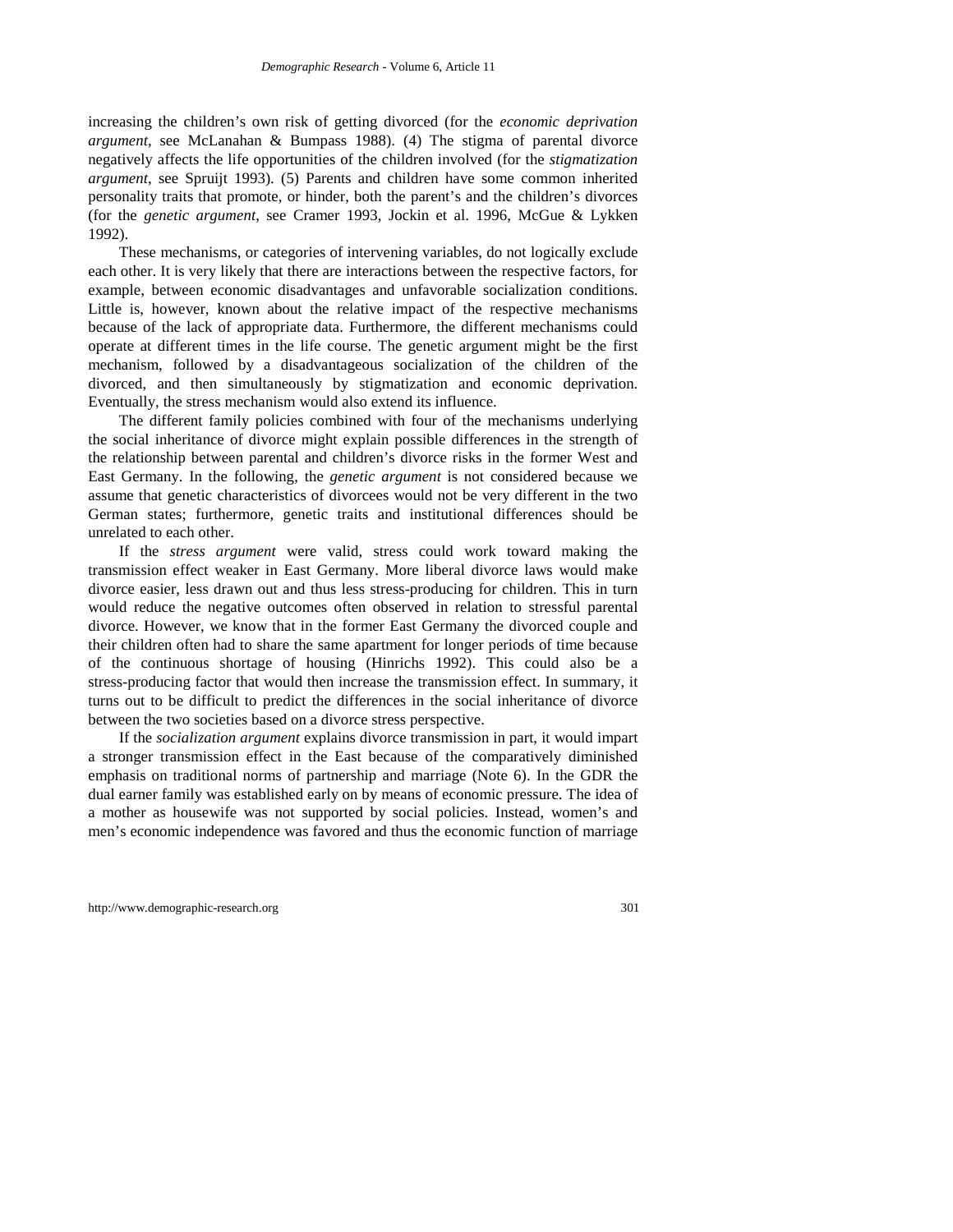was weakened over time (Dorbritz 1993). In addition, the increasing proportion of children born out of wedlock contributed to a relaxation of marital norms. Almost all mothers in the GDR were gainfully employed. After a divorce the children involved would therefore not face a dramatic change in their daily lives regarding their mother's presence. In the FRG it was more likely that women increased their labor force participation after divorce (Drobnič 2000). The role model of the divorced mother in the GDR might therefore have been less negatively viewed than in the FRG, where mothers of young children were expected to stay at home for longer periods of time. One could also argue that children who experience their parents' divorce as less problematic would not be as afraid of going through the same process themselves and would therefore show an increased tendency to get divorced in case of conflict. This would support the assumption of a stronger transmission effect in the East of Germany.

If the *economic deprivation argument* is valid, it should affect a weaker transmission of divorce in East Germany because day care for children was inexpensive and readily available. The generous support for employed mothers enabled divorced mothers, as well as other mothers, with dependent children to combine work and family simultaneously and to maintain an autonomous household. In contrast, given the insufficient supply of public child care in West Germany, the employment chances for women with young children were less favorable (Büchel & Engelhardt; Trappe & Rosenfeld 2000). Therefore, children of divorced parents in West Germany might face more difficult economic circumstances and thus should be more prone to divorce than their East German counterparts.

If the *stigmatization argument* accounts for divorce transmission, one would also expect it to work toward a lower effect in the East because of the higher divorce rates and the liberal and inexpensive divorce procedures which make parental divorce less stigmatizing for children. With less stigmatization, the developmental and life opportunities of the children involved tend to be more advantageous. According to Wolfinger (1999), in the U.S. of the 20th century the level of intergenerational transmission of divorce has been declining as divorce has become more common and socially accepted (Note 7), thereby decreasing the stigmatization of divorced parents and their children. In our case, we would expect a reduced transmission effect in the younger cohorts in the West as well as in the East. Furthermore, because of the more liberal family policy in East Germany, we would assume a faster decline of the transmission effect in the East than in the West.

Although the direction of the effect of the stress mechanism is indeterminate, and the socialization mechanism points in a positive direction, the economic deprivation and stigmatization arguments would predict less intergenerational transmission of divorce in East than in West Germany. In East Germany, more liberal divorce laws and a family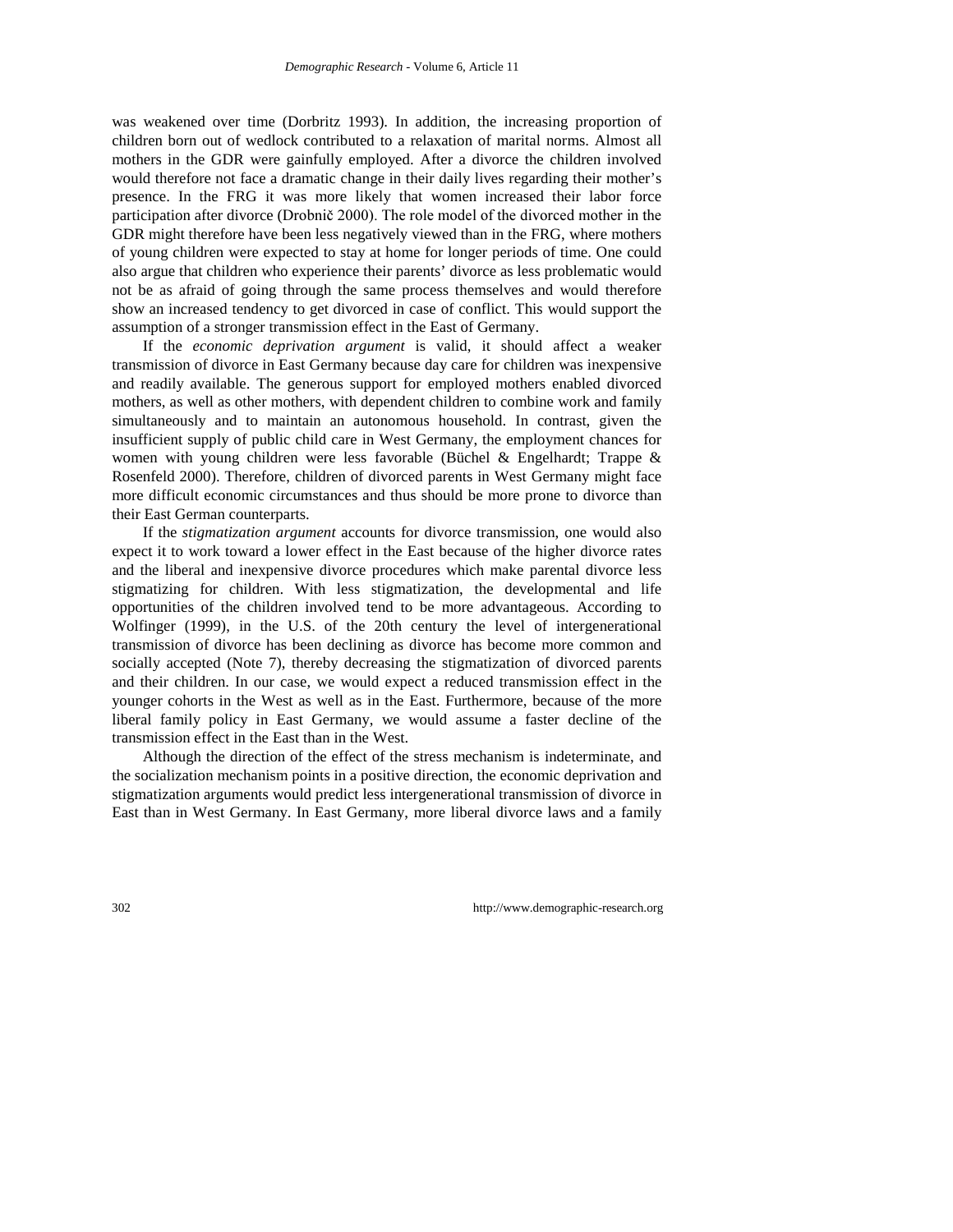policy allowing greater economic independence for women made divorce easier and less costly, which in turn caused less economic deprivation and less stigmatization.

Because of the anti-religious tradition in East Germany and the denominational composition of its population, one could argue that the transmission effect should be higher there than in West Germany because of the higher propensity for Protestants and non-religious individuals to get divorced. However, we consider the possible impact of religion on intergenerational divorce transmission to be an historically based structural effect and a more general effect of the political system and not an effect specifically related to different family policies.

Family policies have had an impact on lowering the barriers for divorce in both parts of Germany, probably more so in the East. One could even argue that family and employment policies in East Germany during the 1970s and 1980s reduced the barriers to divorce so drastically that the intergenerational transmission of divorce risk was to some extent undermined. This would support our expectation that the social inheritance of divorce risk would be lower in the East than in the West.

A generally increased divorce risk resulting from the declining age of couples at the time of family formation was one of the unintended consequences of family policies in East Germany. Early family formation is known to result in an increased risk of divorce (Engelhardt 2002). An early age at the time of first marriage and first birth (Huinink 1995) contributed to a situation in which children of divorced parents were probably not very different from children of non-divorced parents. The intergenerational transmission effect which is also influenced by marriage age and age at first birth is superimposed by the resulting overall increased divorce risk.

Although several studies of the former West Germany (e.g. Diefenbach 2000, Diekmann & Engelhardt 1995, 1999, Engelhardt 2002, Wagner 1993) show an increased divorce risk for the offspring of divorced families, the evidence for East Germany is less clear. Using the life table method to analyze data from the 1994 German Family Survey, Diefenbach (1997) found a significantly increased divorce risk for children from divorced parents. Analyzing data from the 1996 Mannheim Divorce Survey, Babka von Gostomski (1998) finds no significant transmission effect for East Germany, using a multivariate Cox model. Both studies focus on East Germany after unification in 1990, and we know of only one study that examines the intergenerational divorce transmission in the two German states. Analyzing data from the German Life History Study, Wagner found that children of divorced parents have a significantly higher risk of getting divorced (110%) than children of two-parent families in the West, as compared to only 60% in the East (1997: 257-264). Wagner does not directly compare the transmission effect between the two parts of Germany, nor does he consider any intervening variables as possible mechanisms of transmission to account for the different levels of divorce transmission.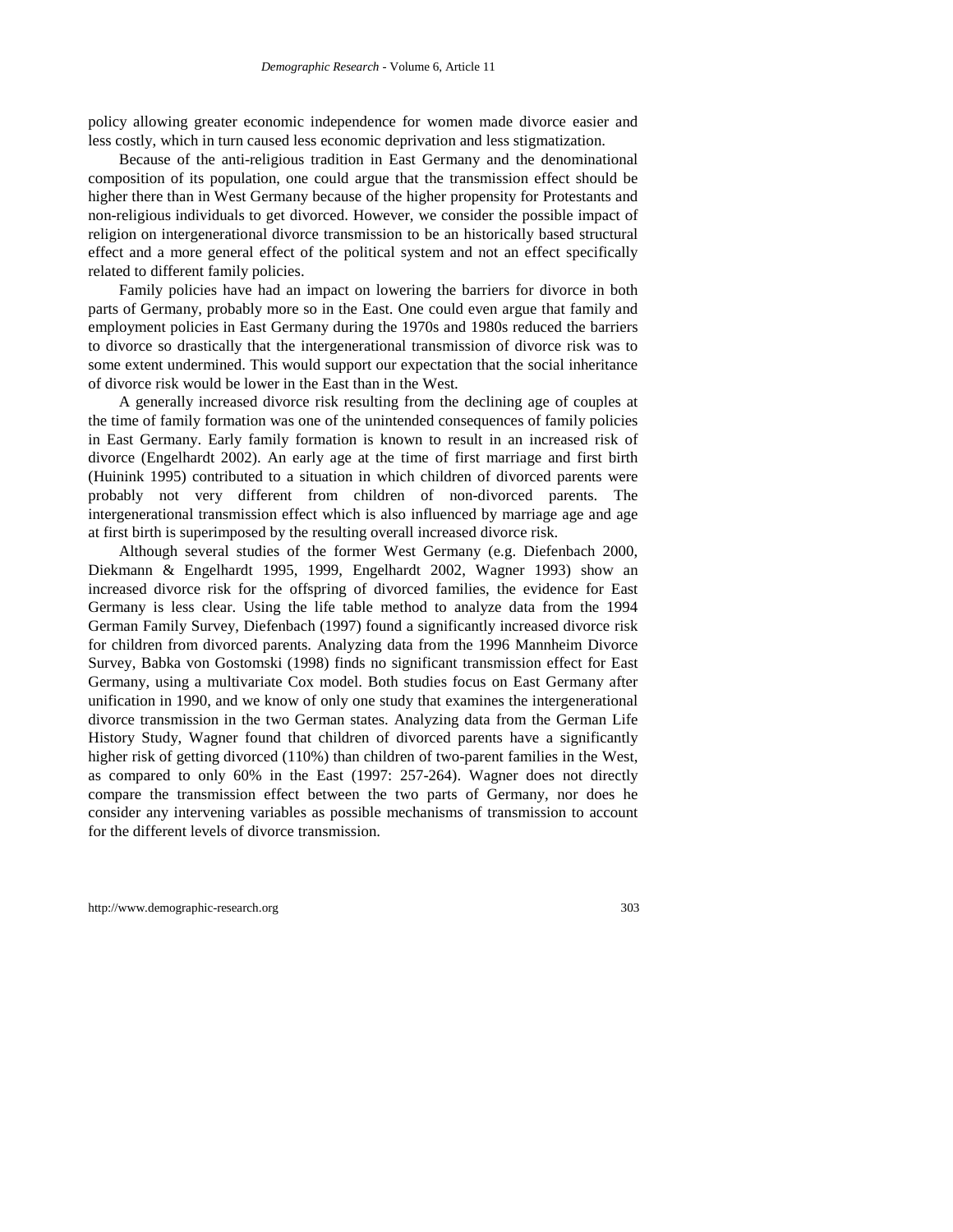In this article, therefore, we will address the following questions: (1) Is the level of the intergenerational transmission of divorce in the former East Germany lower than in West Germany? (2) If so, can this difference be explained by the effects family policy has on the mediative mechanisms of the transmission of divorce, i.e. the stress mechanism (a consequence being e.g. age at first marriage), the socialization mechanism (working through the religious affiliation of parents and children, parents education as proxy for labor force attachment), the economic deprivation mechanism (a consequence being e.g. educational level), or the stigmatization mechanism (working through the proportion divorced in the population)? (3) Does the level of intergenerational transmission of divorce risk decline over time both in West Germany and East Germany? (4) If so, is the decline of the transmission effect faster in the East than in the West?

# **4. Data and Methods**

Our data stem from the German Life History Study (GLHS). The GLHS is based on random samples of the German residential adult population of certain birth cohorts. In West Germany 5,591 persons of the cohorts born in 1919-21, 1929-31, 1939-41, 1949-51, 1954-56 and 1959-61, and in East Germany 2,331 persons of the cohorts 1929-31, 1939-41, 1951-53 and 1959-61 were interviewed (Note 8). Between 1949 and 1990, East and West Germany existed next to each other. Therefore, our analysis focuses on respondents of the birth cohorts born in 1939 through to 1961 who married before reunification in 1990. Further, we consider only first marriages because second and higher-order marriages differ in many aspects from first marriages and because the possible mechanisms of divorce transmission mentioned above do not refer explicitly to further marriages. Approximately 76.2% (n=2,646) of the respondents of these cohorts in West Germany and 91.5% (n=1,592) in East Germany entered a first marriage before 1990. The proportions of East and West Germans of those birth cohorts who married at least once in their lives corresponds to official statistics (Dorbritz 1990, Huinink 1995). By the end of 1989, 11.0% of the West German and 17.3% of the East German respondents had divorced (Note 9).

Since final marriage duration at divorce is known only in the case of marriages dissolved before the survey (non-censored cases) but does not include marriages still existing (censored cases), conventional procedures such as simple table analyses or multivariate regression analyses cannot be used. Event-history or survival analysis provides consistent estimates of the covariate influences on the divorce risk, even if some of the observations at hand are censored cases.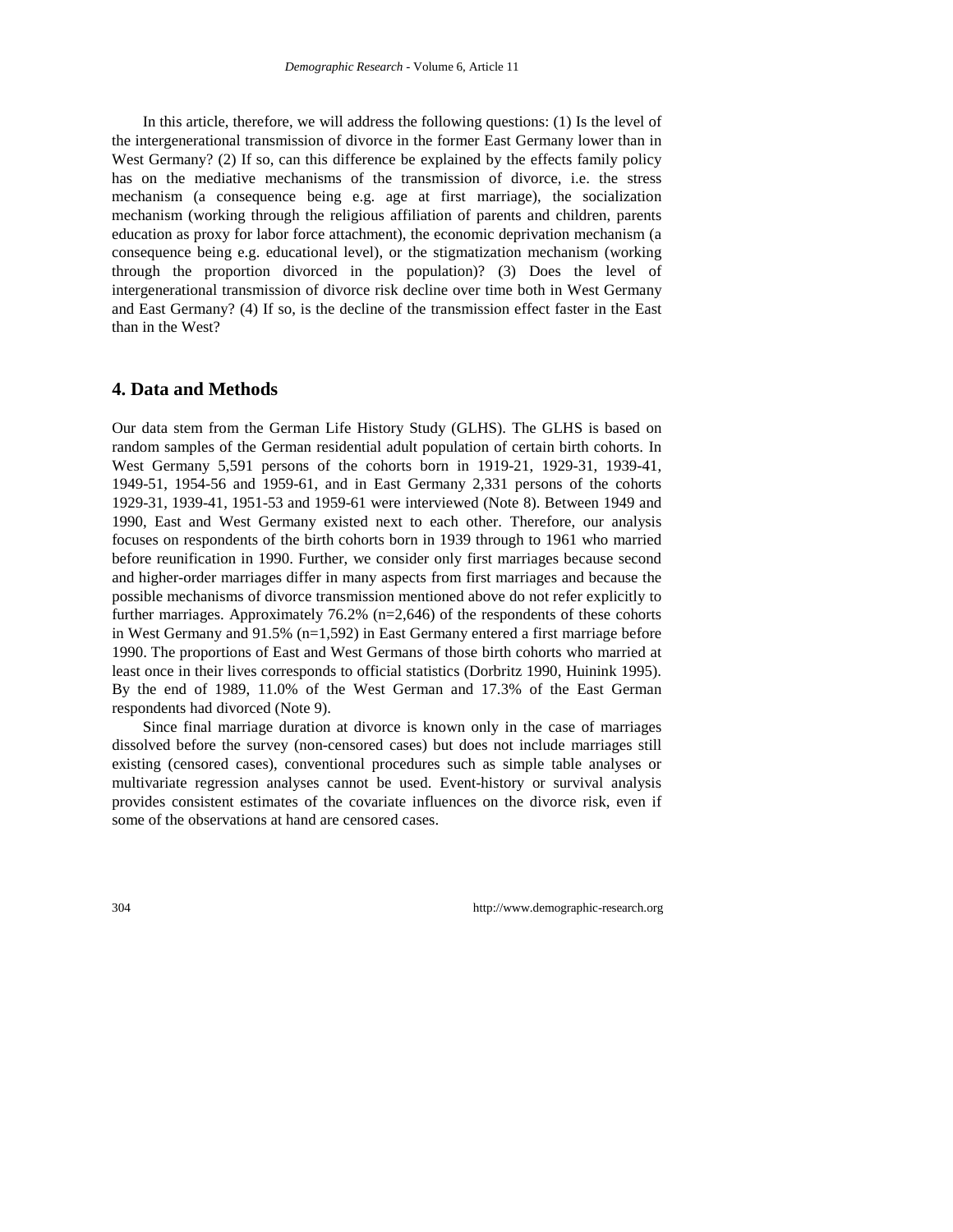To analyze the effects of the determinants on the divorce risk  $r(t)$  we use the classical Cox model, in which the shape of the baseline divorce risk  $r<sub>0</sub>(t)$  is not modeled explicitly:

$$
r(t) = r_0(t) \exp \left\{ \beta_1 x_1 + \beta_2 x_2 ... + \beta_m x_m \right\} = r_0(t) \alpha_1^{x_1} \alpha_2^{x_2} ... \alpha_m^{x_m}.
$$

Here  $x_1, \ldots, x_m$  denote covariates while  $\beta_1, \ldots, \beta_m$  and  $\alpha_1, \ldots, \alpha_m$  are parameters to be estimated empirically,  $\beta_k = \ln(\alpha_k)$ .  $(\alpha_k - 1) \times 100$  can be interpreted as the percentage effect of covariate *k* on the risk of divorce. If  $\alpha_k > 1$  ( $\alpha_k < 1$ ), there is a positive (negative) influence of a covariate on the risk of divorce. In the presence of censored observations, an application of the partial-likelihood method provides consistent and (asymptotically) normally distributed estimates for the  $\alpha$ -effects. Thus, the  $\alpha$ -effects are also subject to inferential statistical testing procedures. However, in the presence of a high percentage of censored observations, as presently is the case, the underlying proportional hazards assumption may be violated. We did some sensitivity analysis to confirm the robustness of the estimates from the Cox model. Estimations of the parametric log-logistic model and the sickle model yield almost the same results.

Some covariates can change value over the course of time. An indicator that a first child has arrived is a typical time-varying covariate. In order to estimate the effects of time-varying covariates, we use the episode splitting procedure. Marriage duration will always be split up if the covariate changes, that is, if a child is born or if it passes the years 1977 and 1978 (to consider the impact of the reform in divorce law on divorce rates in West Germany). This procedure is universally applicable in parametric and semiparametric models and provides consistent estimates. We have used the TDA program for our analyses (Blossfeld & Rohwer 1995).

Because of censoring at the interview, the *duration of first marriage* is the difference between the year of the interview and the year of the first marriage for non-divorced and non-widowed respondents. If the interview occurred after 1989 (the beginning of the GDR's breakdown), then 1989 was substituted for the year of interview. For respondents divorced before 1990, the length of marriage is the difference between the year of their divorce and the year of their first marriage. For respondents widowed before 1990, the length of marriage is the difference between the year of their widowhood and the year of their first marriage.

The following variables are used in this analysis:

• The type of parental family is captured by four binary variables: (1) an indicator of growing up (up to age 16) with both parents (*both parents*), (2) growing up with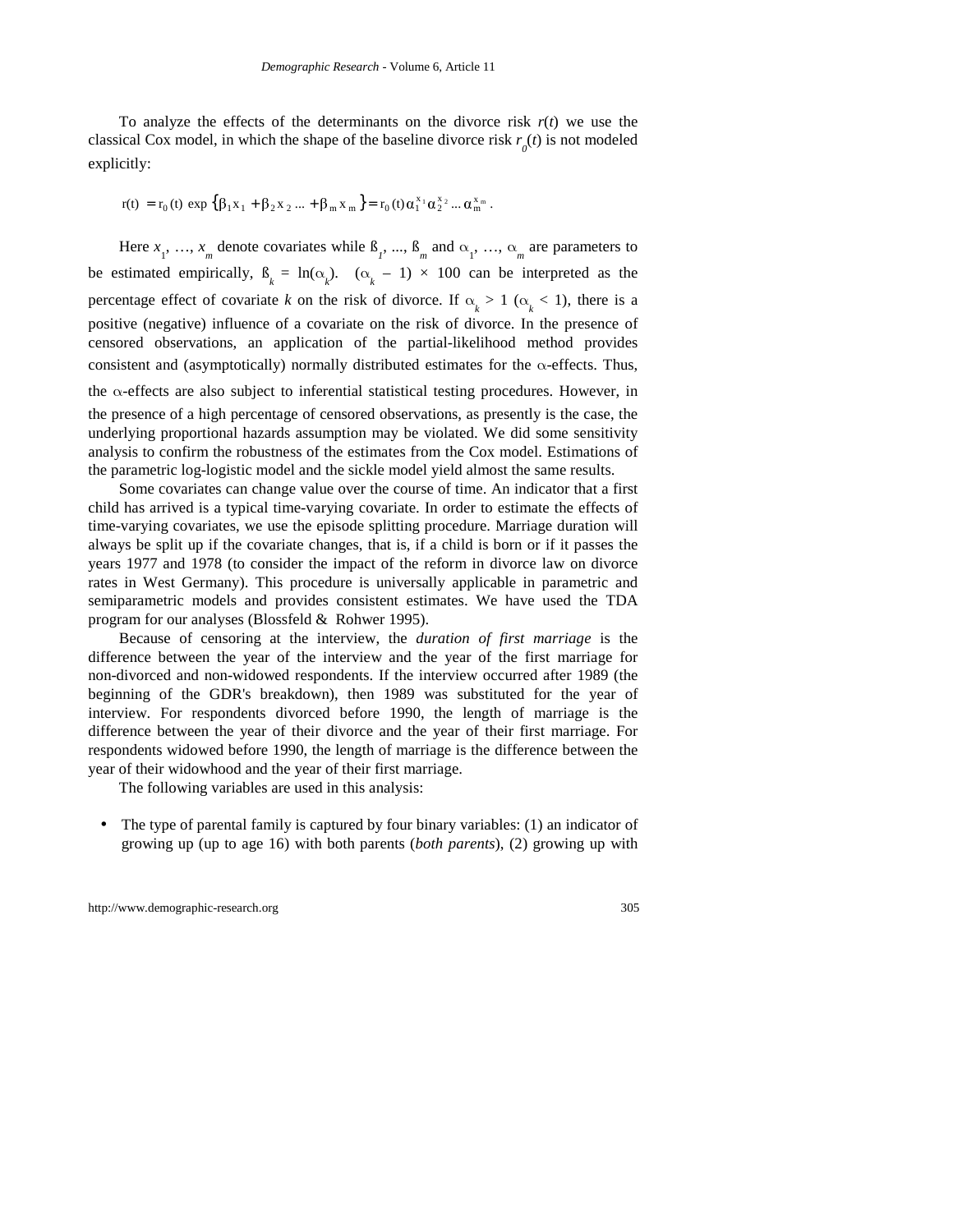one parent due to parental divorce or separation (*divorced parents*), (3) growing up with one parent due to the death of the father or mother (*widowed parent*), and (4) growing up with an unknown parent (*unknown parent*).

- The religious orientation of the respondent is expressed by three binary variables: *catholic*, *protestant* (and other religions), and *no religion*.
- The *marriage age* of the wife and husband is measured in integer years.
- If the first child was born before entering marriage, the *child before marriage* is coded 1, otherwise 0.
- The birth of the first child within the first marriage is entered as a time-dependent covariate ( $I^{st}$  *child*), which changes from 0 to 1 after the birth; for more details see below.
- If the respondent's father or mother has an education at least at an average level for their part of Germany, the variables *father/mother: good education* are coded 1, otherwise 0 (two binaries)
- Three dummy variables are created for the *marriage cohorts 1970-1979, 1980- 1989,* and *before 1970*.
- The educational level of a couple is captured by six dummy variables: *wives'/husbands' education: low, middle,* and *high.*
- If the educational level of the husband is higher or lower than that of the wife, the dummy variables *husbands' education >/< wives'* take a 1. The reference category is the couples with an equal level of educational.
- If the respondent is from the former East Germany, the dummy *GDR* gets a 1, otherwise a 0.
- The period effect of the divorce rates in West Germany is modeled by two time-dependent covariates (*1977, 1978*), each of which changes from 0 to 1 when the marriage duration passes this year (see Figure 1).

The means of the covariates are listed in Table 2.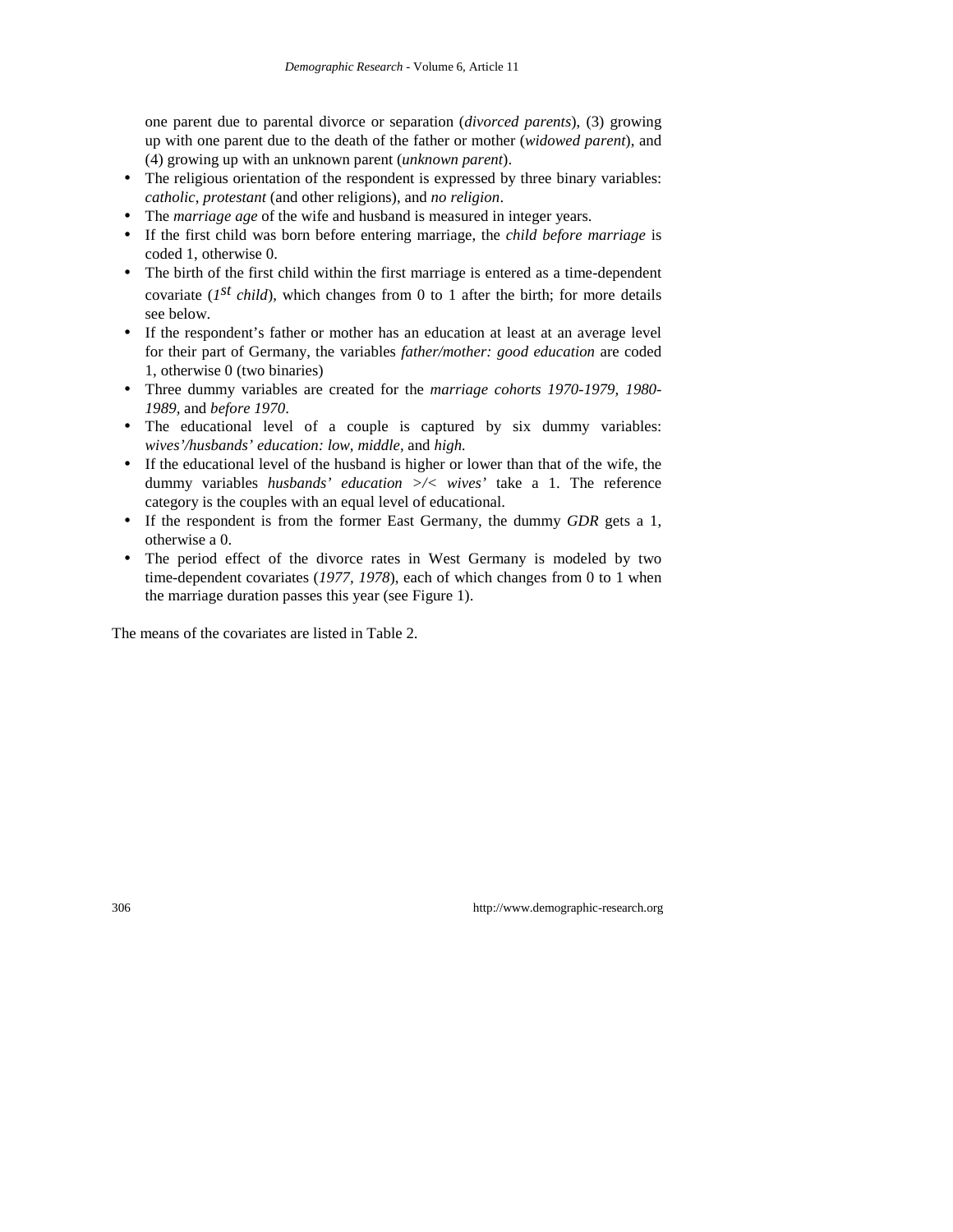|                                                                                                                                                            |            | All        |              |            | With Divorced Parents |              |
|------------------------------------------------------------------------------------------------------------------------------------------------------------|------------|------------|--------------|------------|-----------------------|--------------|
|                                                                                                                                                            | <b>FRG</b> | <b>GDR</b> | Diff.        | <b>FRG</b> | <b>GDR</b>            | Diff.        |
| Both parents (=1, 0 else)                                                                                                                                  | 80.8%      | 75.2%      | $***$        |            |                       |              |
| Divorced parents (=1, 0 else)                                                                                                                              | 4.8%       | 7.7%       | ***          |            |                       |              |
| Widowed parent (=1, 0 else)                                                                                                                                | 12.9%      | 14.0%      |              |            |                       |              |
| Unknown parent (=1, 0 else)                                                                                                                                | 1.5%       | 3.1%       | $\star\star$ |            |                       |              |
| Married 1946-69 (=1, 0 else)                                                                                                                               | 27.0%      | 33.7%      | $***$        | 25.4%      | 29.3%                 |              |
| Married 1970-79 (=1, 0 else)                                                                                                                               | 40.9%      | 36.3%      | $\star\star$ | 44.4 %     | 39.0%                 |              |
| Married 1980-89 (=1, 0 else)                                                                                                                               | 32.1%      | 30.0%      |              | 30.2%      | 31.7%                 |              |
| Father: good education (=1,0 else)                                                                                                                         | 15.7%      | 14.5%      |              | 15.1%      | 17.1%                 |              |
| Mother: good education (=1, 0 else)                                                                                                                        | 11.4%      | 9.2%       | $\star$      | 15.9%      | 13.8%                 |              |
| Husbands' education: low                                                                                                                                   | 68.3%      | 53.4%      | $***$        | 70.5%      | 45.1%                 | $***$        |
| Husbands' education: middle                                                                                                                                | 16.8%      | 33.2%      | ***          | 18.0%      | 45.1%                 | $***$        |
| Husbands' education: high                                                                                                                                  | 14.9%      | 13.4 %     |              | 11.5 %     | 9.8%                  |              |
| Wives' education: low                                                                                                                                      | 67.4%      | 50.2%      | $***$        | 66.2%      | 36.1%                 | $***$        |
| Wives' education: middle                                                                                                                                   | 22.2%      | 39.7%      | ***          | 26.6%      | 56.4%                 | $***$        |
| Wives' education: high                                                                                                                                     | 10.3%      | 10.0%      |              | 7.2%       | 7.5%                  |              |
| Husbands' educ.=wives' (=1, 0 else)                                                                                                                        | 65.7%      | 64.2%      |              | 64.3%      | 66.7%                 |              |
| Husbands' educ.>wives' (=1, 0 else)                                                                                                                        | 17.2%      | 15.9%      |              | 18.2%      | 13.0%                 |              |
| Husbands' educ. <wives' (="1," 0="" else)<="" td=""><td>17.1%</td><td>19.9%</td><td><math>\star</math></td><td>17.5 %</td><td>20.3%</td><td></td></wives'> | 17.1%      | 19.9%      | $\star$      | 17.5 %     | 20.3%                 |              |
| Catholic (=1, 0 else)                                                                                                                                      | 45.2%      | 4.3%       | $***$        | 38.9%      | 2.4%                  | $***$        |
| Protestant (=1, 0 else)                                                                                                                                    | 44.7%      | 26.7%      | $***$        | 41.3%      | 18.7%                 | $***$        |
| No religion (=1, 0 else)                                                                                                                                   | 10.1%      | 69.0%      | ***          | 19.8%      | 78.9%                 | $***$        |
| Husbands' marriage age (years)                                                                                                                             | 25.4       | 24.2       | $***$        | 25.6       | 23.9                  | $\star\star$ |
| Wives' marriage age (years)                                                                                                                                | 22.6       | 21.9       | $***$        | 21.7       | 22.1                  |              |
| Child before marriage (=1, 0 else)                                                                                                                         | 7.1%       | 23.6%      | $***$        | 12.7%      | 25.2%                 |              |
| $1st$ child in marriage (=1, 0 else)                                                                                                                       | 75.6%      | 72.1%      | $\star$      | 70.6%      | 69.9%                 |              |
| <b>Divorces</b>                                                                                                                                            | 11.0%      | 17.3%      | ***          | 22.2%      | 19.5%                 |              |
| Number of marriages                                                                                                                                        | 2646       | 1592       |              | 126        | 123                   |              |

#### *Table 2: Means of the covariates*

Notes: \*\*\* significant for p=.001; \*\* significant for p=.01; \* significant for p=.05 (two tailed test). Means of the dummy variables are the proportions of the 1-coded category.

The compositions of respondents from East and West Germany differ in several aspects that could influence the level of the intergenerational transmission of divorce. Specifically, men and women were younger at first marriage in the East than in the West and had children prior to marriage more often than not. Only 4.3% of all East German respondents remained childless during the period under observation  $(= 100 -$ 72.1 – 23.6) in comparison to 17.3% (=  $100 - 75.6 - 7.1$ ) in West Germany. In addition, East German respondents were less often Catholic or Protestant, and much more often had no religious affiliation. However, this is more a structural effect corresponding to historical developments and political pressure in the East than a consequence of different family policies. We consider the differences in marriage age and fertility as important consequences of different family policies in East and West Germany.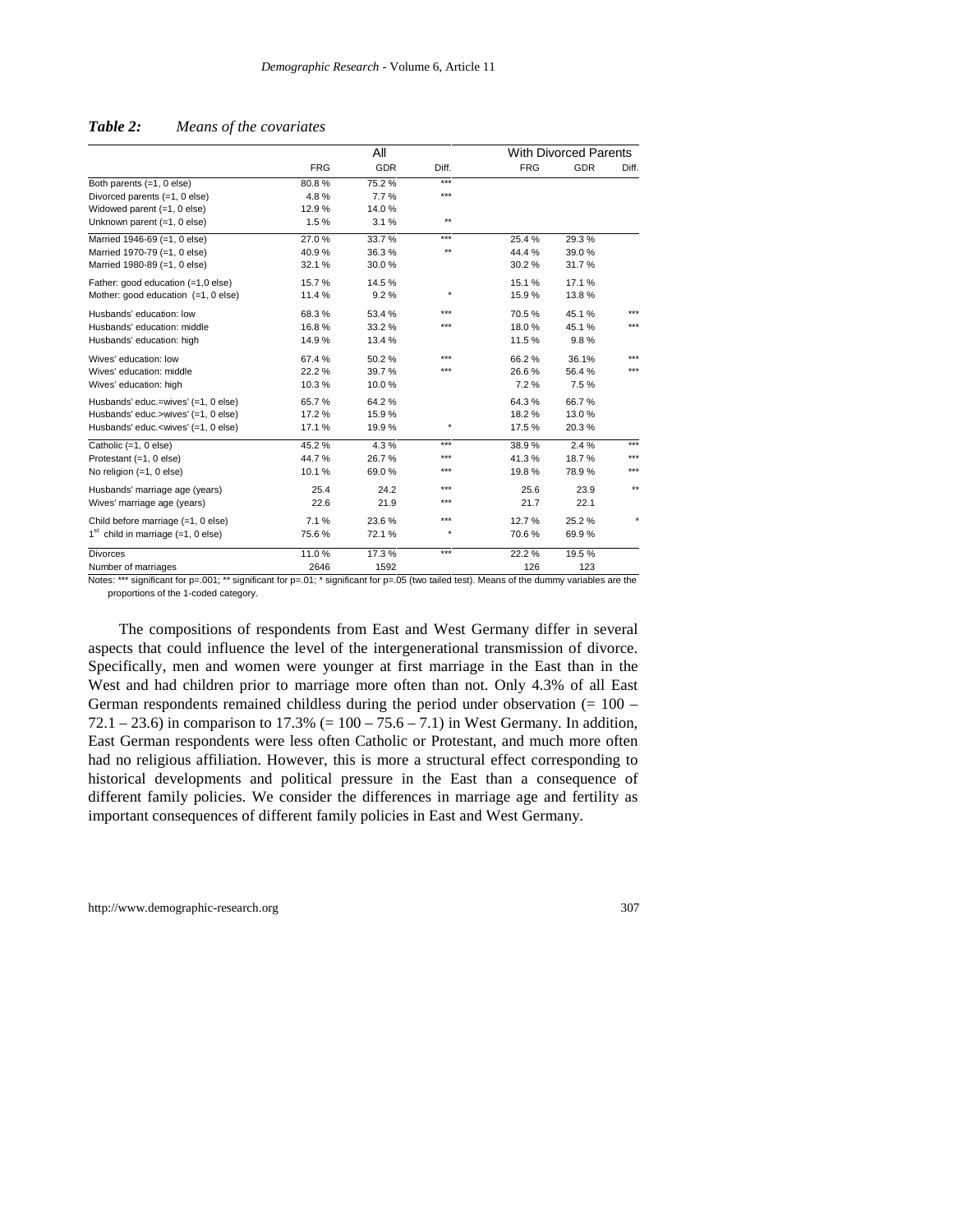# **5. Results**

We first consider the proportion of intact marriages by marriage duration using the 'life table' method. For an initial test of the transmission hypotheses in West and East Germany, we compute separate divorce tables according to the type of family of origin. Figure 2 and 3 are graphical depictions of the course of intact marriage proportions for the four parental-family categories. The different lengths of the risk curves for the West and the East are due to the cohort design of the GLHS: While all East German cohorts were interviewed in 1991/92 and the data cut off at the end of 1989, the West German birth cohorts from 1939-41 and 1949-51 had already been interviewed around 1982. Interviews with respondents of the West German birth cohorts from 1954-56 and 1959-61 were conducted in 1989. On average, those differences in observation periods result in longer curves for respondents from the former East Germany.

As Figure 2 shows, there is an extremely clear effect for the 'divorced parents' category in West Germany. If the respondent comes from a divorced family, it is much more likely that his or her first marriage will end in divorce than for the other parental-family categories. At a marriage duration of ten years, the risk of divorce for children whose parents were divorced is more than twice as high as for children who grew up in families with both parents, a widowed parent, or an unknown parent. Further, one can see that risk differences between the three other types of parental families are small. The difference between the four survival rates is highly significant, so there is clear evidence that West German marriages are affected by the social inheritance of divorce risk.

For East Germany (Figure 3), we also observe a higher proportion of marriages ending in divorce for 'divorce orphans', with smaller (and insignificant) distances between the survival curves for the different family types than in the West. But this is just a first hint at the adequacy of the hypothesis of the lower intergenerational transmission effect in East Germany. Although the proportion of divorced marriages is somewhat higher in the West, the overall difference in the survival rates for respondents with divorced parents in East and West Germany is not significant. Therefore, at first glance, it looks as if the hypothesis that there exist different transmission effects in East and West Germany must be rejected.

This needs not be the final conclusion, however. It could be that an existing difference in the level of the intergenerational transmission effect is hidden by the overall higher divorce rate in the former East Germany (see Figure 1). To examine the net difference in divorce transmission, we therefore take into account the discrepancy in the levels of divorce rates.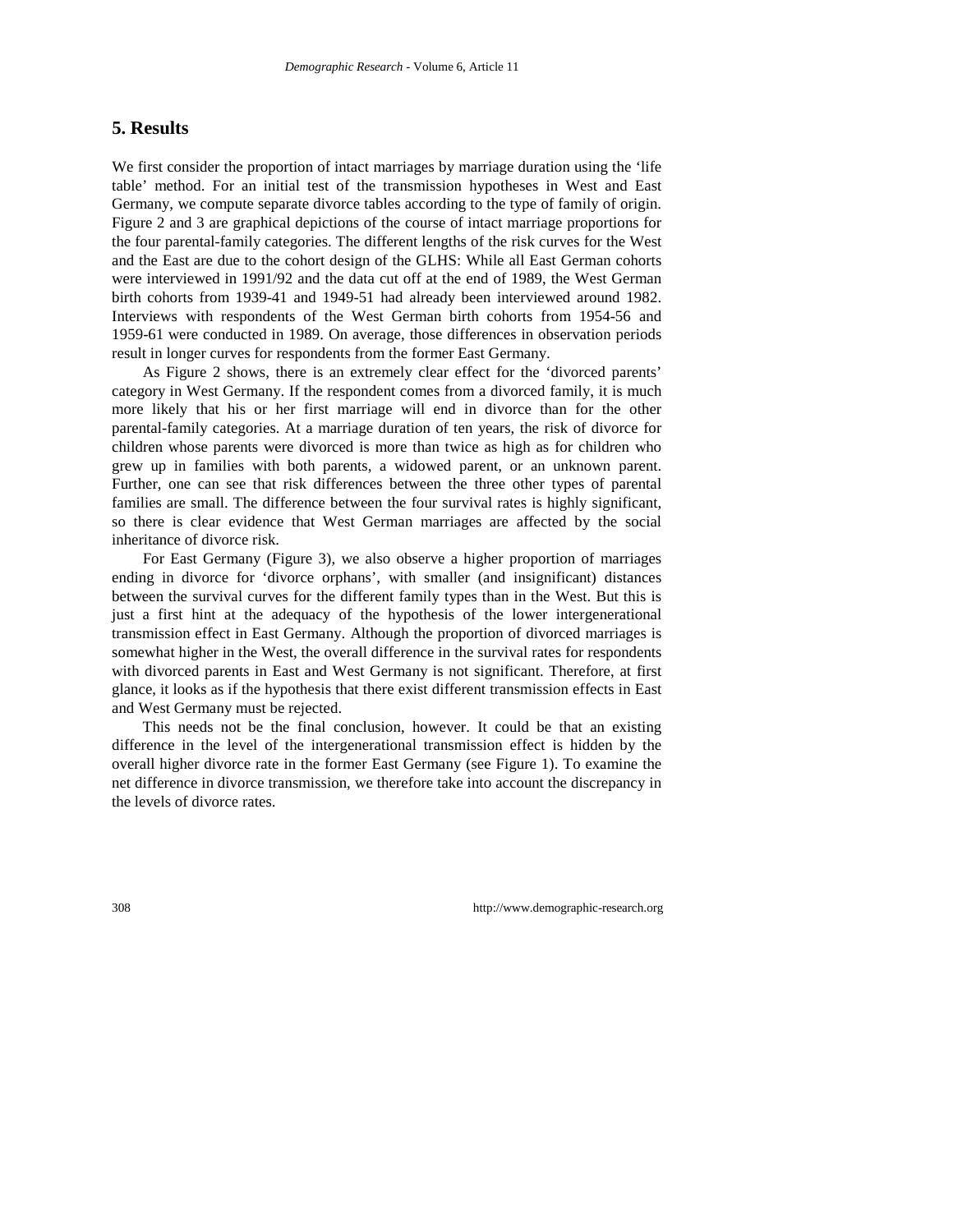*Figure 2: Proportion of still-married couples by marriage duration for four different types of family background in West Germany (Kaplan-Meier estimates)*



Log-Rank (Savage) =  $0.000$ ; Wilcoxon (Breslow) =  $0.000$ 

*Figure 3: Proportion of still-married couples by marriage duration for four different types of family background in East Germany (Kaplan-Meier estimates)*



Log-Rank (Savage) =  $0.174$ ; Wilcoxon (Breslow) =  $0.052$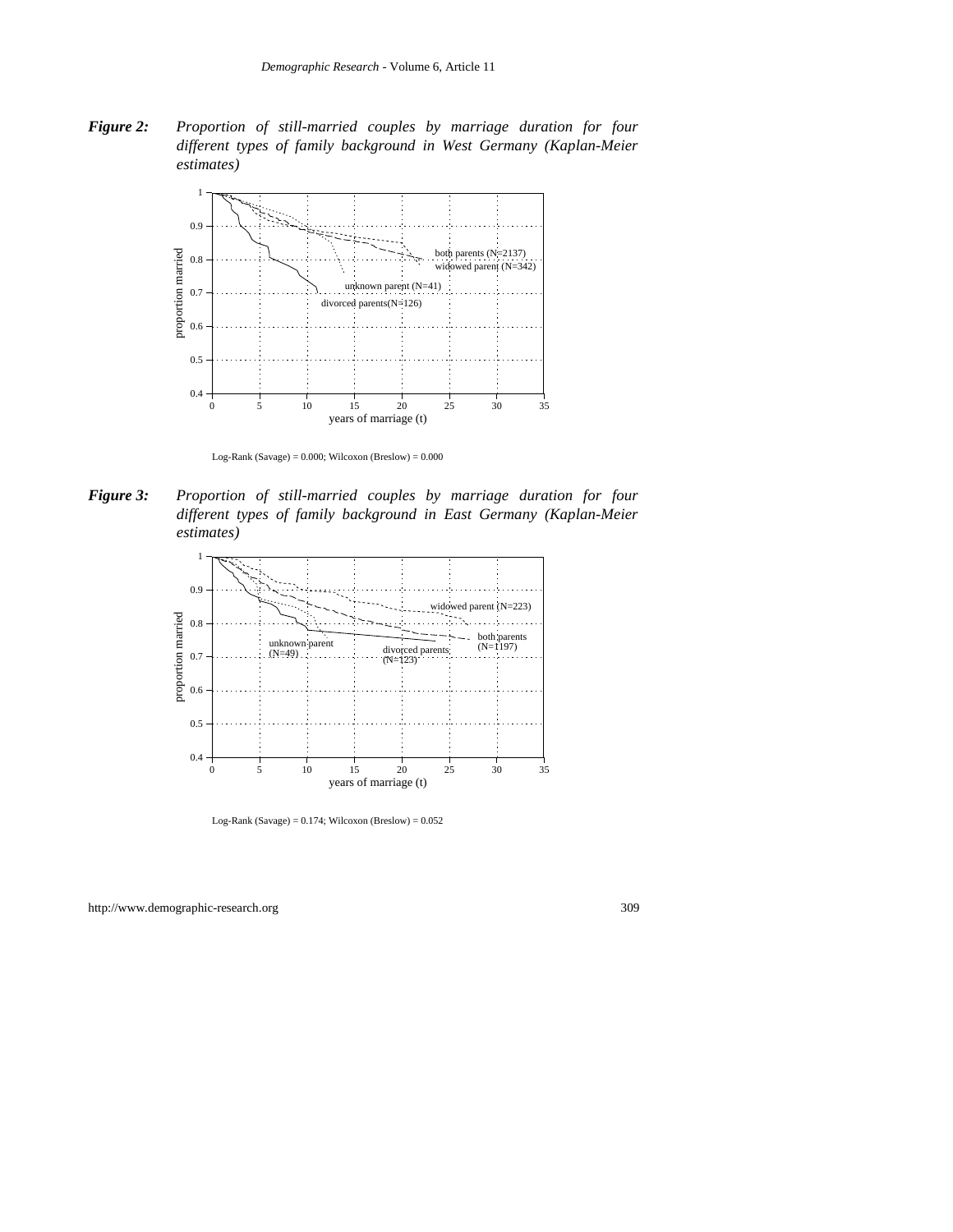This can be done with the multivariate Cox regression described above. The higher East German divorce level is controlled by a simple dummy ('GDR'). To test whether the intergenerational transmission effect is smaller in the former East than in the former West, an interaction variable indicating an East German respondent with divorced parents ('GDR\*divorced parents') is added. The semiparametric estimates are listed in Table 3 (Model 1). The effect of the interaction variable 'GDR\*divorced parents' is significant and indicates that the transmission is lower in East than in West Germany. The interaction effects of Table 3 are summarized in Table 4 (panel 1). Although persons with intact parental families from East Germany have a 26% higher divorce risk than respondents from West Germany, East German persons with divorced parents still have an increased risk of divorce (+28%) compared with respondents from intact families. But West German individuals with divorced parents have a significantly higher increase (132%) in the divorce risk in comparison to respondents from intact families. This result confirms the hypothesis that there exist a lower intergenerational divorce transmission effect in the former East Germany.

Let us now turn to the second question, namely whether this difference can be explained by indicators of family policies (marriage age and age at first birth) and overall societal differences (religious composition). Taking this into account, we now consider how the GDR effect (as a control for the divorce level) and the interaction effect of GDR and divorced parents (as a control for the intergenerational transmission of divorce) change when we control for covariates. Adding the covariates separately to the base Model 1 of Table 3 enables us to distinguish which factors are responsible for the significant interaction effect. In the Models 2 to 4 we add important characteristics of the couple as well as individual characteristics, and in Model 5 to 7 we control for specific covariates which are at least partly the outcome of family and social policy. Although the marriage cohort (Model 2) and the education of the respondents' father (Model 3) have a significant effect on the risk of divorce, they do not change the overall picture regarding the lower intergenerational transmission of divorce in East Germany.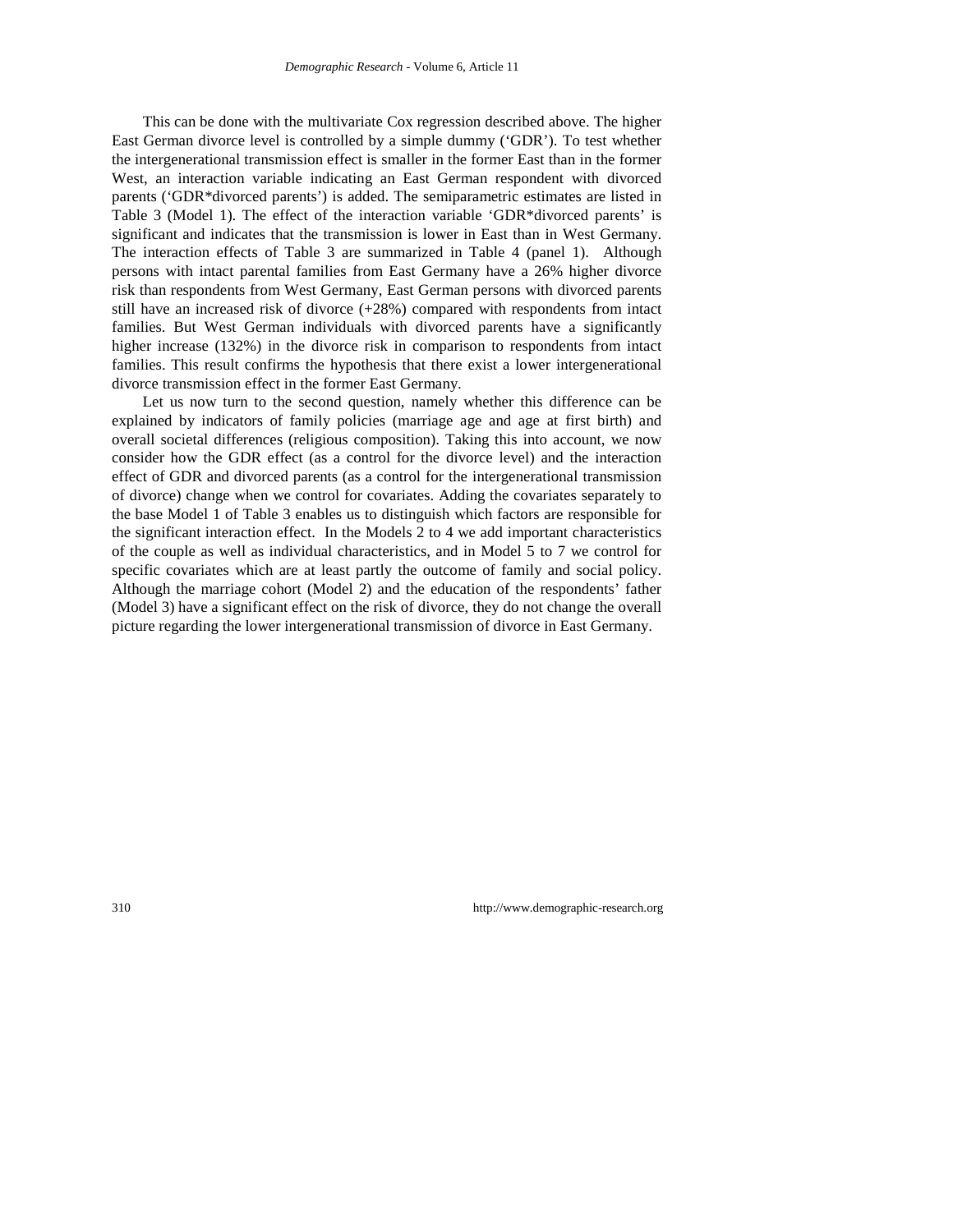# *Table 3: Determinants of divorce risk for birth cohorts 1939-1961: Partial likelihood estimations of parameters using the Cox model*

|                                                                                                                                      | M 1        | M <sub>2</sub> | M <sub>3</sub> | M 4        | M <sub>5</sub> | M 6       | M7         | M 8        | M 9        |
|--------------------------------------------------------------------------------------------------------------------------------------|------------|----------------|----------------|------------|----------------|-----------|------------|------------|------------|
| <b>GDR</b>                                                                                                                           | $1.263***$ | $1.240*$       | $1.274***$     | $1.226*$   | $0.603***$     | 3.779     | $1.428**$  | $1.430***$ | $6.837*$   |
| ( t -value)                                                                                                                          | (2.589)    | (2.376)        | (2.687)        | (2.163)    | (3.298)        | (1.631)   | (2.978)    | (3.392)    | (2.329)    |
| Divorced parents                                                                                                                     | $2.321***$ | $2.387***$     | $2.319***$     | $2.324***$ | 2.035***       | $1.874**$ | $2.237***$ | 4.189***   | 1.786*     |
| (Itl-value)                                                                                                                          | (4.216)    | (4.354)        | (4.210)        | (4.218)    | (3.531)        | (2.606)   | (4.008)    | (4.189)    | (2.396)    |
| Divorced parents*GDR                                                                                                                 | $0.553*$   | $0.547*$       | $0.536*$       | $0.554*$   | 0.609          | 0.671     | 0.604      | $0.558*$   | 0.749      |
| ( t -value)                                                                                                                          | (2.028)    | (2.066)        | (2.136)        | (2.020)    | (1.693)        | (1.229)   | (1.723)    | (2.001)    | (0.887)    |
| Widowed parent                                                                                                                       | 0.825      | 1.037          | 0.824          | 0.839      | 0.848          | 0.726     | 0.846      | 0.847      | 0.994      |
| Unknown parent                                                                                                                       | 1.115      | 1.125          | 1.192          | 1.140      | 1.081          | 1.134     | 1.121      | 1.125      | 1.185      |
| <b>Married 1970-79</b>                                                                                                               |            | $1.861***$     |                |            |                |           |            |            | 2.063***   |
| <b>Married 1980-89</b>                                                                                                               |            | $2.404***$     |                |            |                |           |            |            | 3.555***   |
| Father: good education                                                                                                               |            |                | $1.381**$      |            |                |           |            |            | $1.514**$  |
| Mother: good education                                                                                                               |            |                | 1.257          |            |                |           |            |            | 1.385*     |
| Wives' educ.: low                                                                                                                    |            |                |                | 0.944      |                |           |            |            | 1.347      |
| Wives' educ.: middle                                                                                                                 |            |                |                | 1.016      |                |           |            |            | 0.989      |
| Husbands' educ.>wives'                                                                                                               |            |                |                | 1.241      |                |           |            |            | 1.151      |
| Husbands' educ. <wives'< td=""><td></td><td></td><td></td><td>1.137</td><td></td><td></td><td></td><td></td><td>1.234</td></wives'<> |            |                |                | 1.137      |                |           |            |            | 1.234      |
| Catholic                                                                                                                             |            |                |                |            | $0.334***$     |           |            |            |            |
| Catholic*GDR                                                                                                                         |            |                |                |            | 1.998          |           |            |            |            |
| Protestant                                                                                                                           |            |                |                |            | $0.405***$     |           |            |            |            |
| Protestant*GDR                                                                                                                       |            |                |                |            | $1.553*$       |           |            |            |            |
| Husbands' marriage age                                                                                                               |            |                |                |            |                | 0.959     |            |            | 0.962      |
| Husb. marr. age*GDR                                                                                                                  |            |                |                |            |                | 1.030     |            |            | 1.016      |
| Wives' marriage age                                                                                                                  |            |                |                |            |                | 0.989     |            |            | 0.963      |
| Wives'marr. age*GDR                                                                                                                  |            |                |                |            |                | $0.925*$  |            |            | 0.929      |
| Child before marriage                                                                                                                |            |                |                |            |                |           | 1.017      |            | 0.979      |
| Child before marr.*GDR                                                                                                               |            |                |                |            |                |           | 0.920      |            | 0.938      |
| 1 <sup>st</sup> child (time dep.)                                                                                                    |            |                |                |            |                |           | $0.399***$ |            | $0.412***$ |
| 1 <sup>st</sup> child (time dep.)*GDR                                                                                                |            |                |                |            |                |           | 1.287      |            | 1.246      |
| 1977 (time dep.)*FRG                                                                                                                 |            |                |                |            |                |           |            | 0.797      | 0.750      |
| 1978 (time dep.)*FRG                                                                                                                 |            |                |                |            |                |           |            | $1.942**$  | 2.298**    |
| Number of marriages                                                                                                                  | 4238       | 4238           | 4238           | 4238       | 4238           | 4140      | 4232       | 4238       | 4136       |
| Number of episodes                                                                                                                   | 4238       | 4238           | 4238           | 4238       | 4238           | 4140      | 7289       | 8994       | 11844      |
| - log-likelihood                                                                                                                     | 4459.66    | 4433.7         | 4451.97        | 4456.98    | 4434.13        | 3928.94   | 4407.04    | 4452.56    | 3821.82    |
| LR.                                                                                                                                  | 19.62      | 71.54          | 35.00          | 24.98      | 70.68          | 37.90     | 124.86     | 33.82      | 252.14     |

Notes: \*\*\* significant for p=.001; \*\* significant for p=.01; \* significant for p=.05. The reported figures are the (exponentiated)

 $\alpha$ -coefficients for the covariates.  $(\alpha$ -1)×100 = percentage effect of a covariate on the divorce risk. LR is the likelihood ratio statistic with the GDR dummy in the reference Cox model.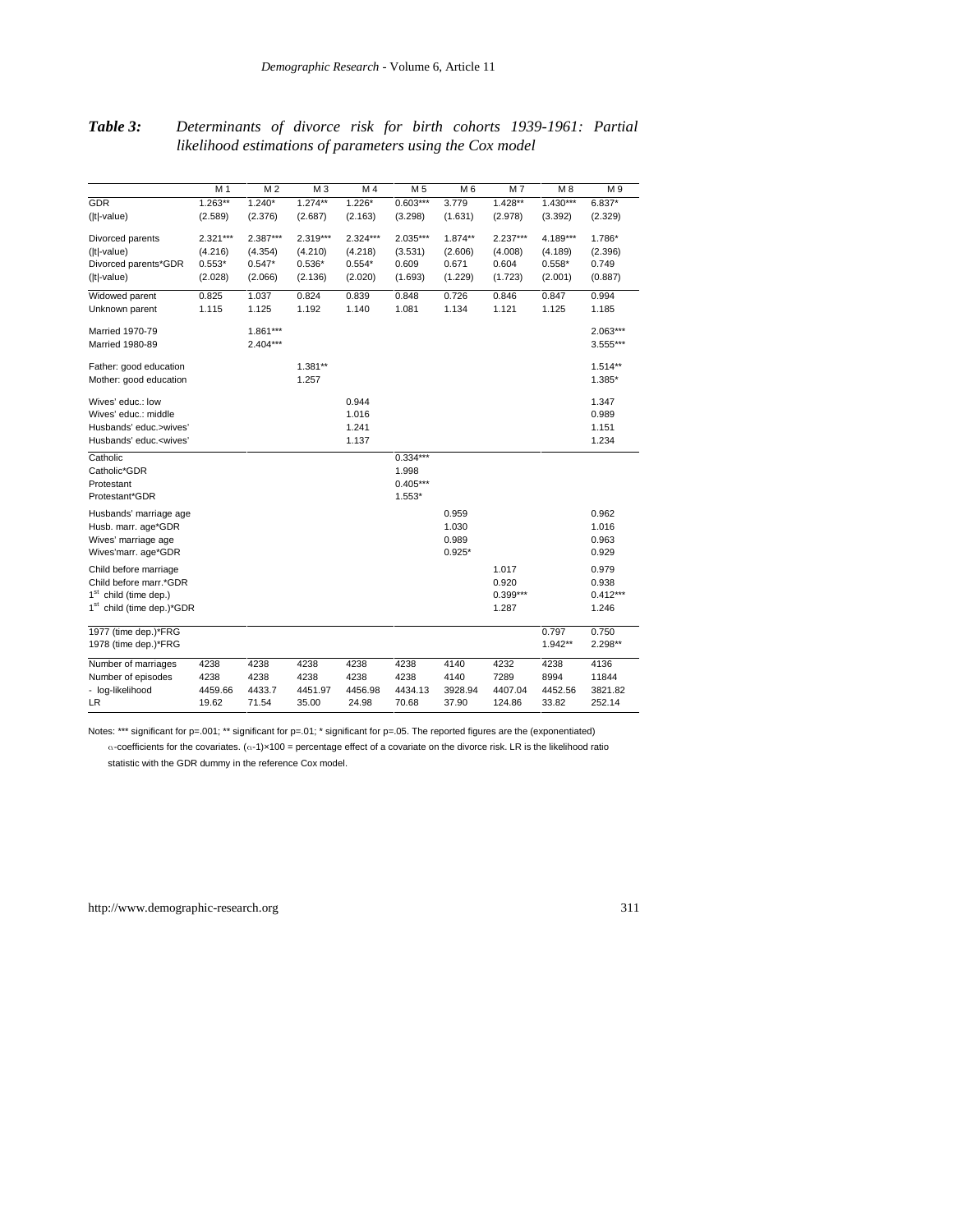|                | (a) complete families | (b) divorced parents | (b)/(a) |  |
|----------------|-----------------------|----------------------|---------|--|
| Model 1:       |                       |                      |         |  |
| - West Germany | 1                     | 2.321                | 2.321   |  |
| - East Germany | 1.263                 | 1.621                | 1.283   |  |
| Model 5:       |                       |                      |         |  |
| - West Germany | 1                     | 2.035                | 2.035   |  |
| - East Germany | 0.603                 | 0.747                | 1.239   |  |
| Model 6:       |                       |                      |         |  |
| - West Germany | 1                     | 1.874                | 1.874   |  |
| - East Germany | 3.779                 | 4.752                | 1.257   |  |
| Model 7:       |                       |                      |         |  |
| - West Germany | 1                     | 2.237                | 2.237   |  |
| - East Germany | 1.428                 | 1.929                | 1.351   |  |
| Model 9:       |                       |                      |         |  |
| - West Germany | 1                     | 1.647                | 1.647   |  |
| - East Germany | 6.837                 | 9.146                | 1.338   |  |

### *Table 4: Interaction between type of parental family and country of origin*

Note: Interaction effects are computed from the estimated coefficients in Table 3.

Pursuing our main interest, we note that the significance of the interaction effect disappears when we control for specific family and social policy related covariates. Controlling for the different religious affiliation in both German societies (Model 5) reduces the intergenerational transmission effect, rendering it insignificant. East Germans with divorced parents compared to East Germans from intact families now have a significantly lower risk of getting divorced (+24%) than corresponding West Germans (+104%, see Table 4). There is no longer a significant difference between East German respondents from intact families and divorced families. Underlying this result is the lower divorce risk for Protestants when compared to persons without religious affiliation in East Germany  $(-37.1\% = 1 - (0.405*1.553))$  and in West Germany  $(-59.5\% = 1 - 0.405)$ , as well as the lower divorce risk for Catholics as compared with non-religious individuals in West Germany  $(-66.6\% = 1 - 0.334)$ . However, religion is so strongly associated with differences in political systems that one cannot disentangle its impact on intergenerational transmission of divorce from possible policy effects. Therefore, we do not consider religion in our final model.

Taking into account the differences in the marriage age of the bride and groom in East and West Germany (Model 6) and the timing of first birth before and within the marriage (Model 7), one finds a comparable impact on the intergenerational transmission of divorce risk in East Germany. The lower social inheritance of divorce in the East is reduced to insignificance. Wives' marriage ages in East Germany seem to be of special importance here because of their significant negative impact on divorce risk.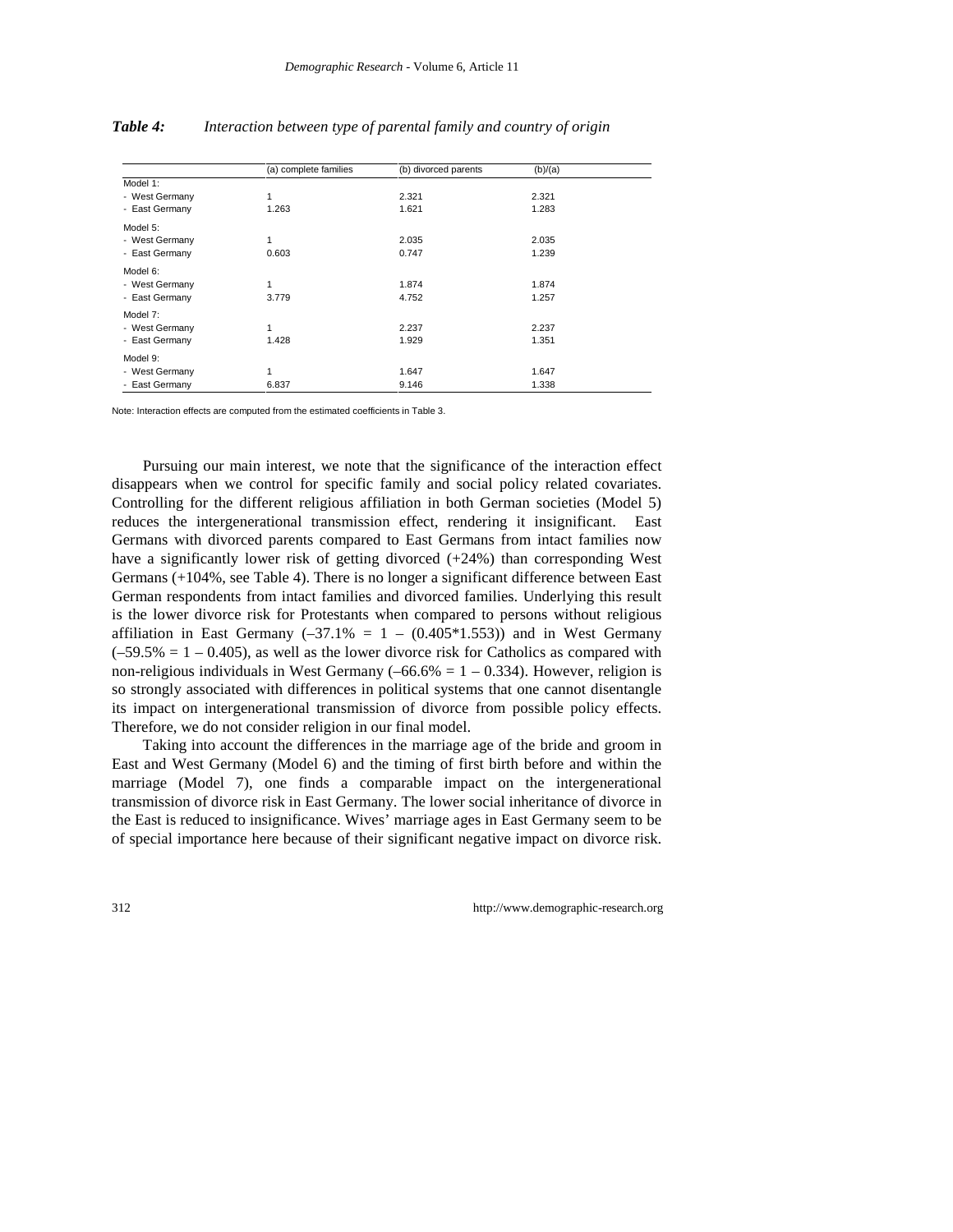As additional estimations suggest, the variation of the coefficient for GDR, e.g. from 1.263 in model M1 to 3.779 in model M6, is produced by the significant interaction between wives' marriage age and GDR (estimates not shown here). The comparable high risk of divorce for young women in the GDR seems to be largely responsible for the overall higher risk of divorce there which turns to insignificance in Model 6, on a high value though (see also model M9) (Note 10). In regards to the first birth within the marriage, there is a significantly reduced divorce risk for respondents in West Germany (–60.1%) as compared to respondents in West Germany without a birth after marriage. The corresponding effect of first births in the former East Germany is  $-48.6\%$  (= 1 – (0.399\*1.287)), which is relatively low compared to West Germany (Note 11).

We also take into account the period effect of the change in divorce laws for West German respondents by adding two corresponding time-dependent covariates (Model 8). The estimated effects show a definite decrease in the divorce risk in 1977 and a significant increase after 1978 caused by a change in the divorce law (see Figure 1 and Table 1). Taking all influences on the risk of divorce discussed above together - except the religious composition - (Model 9) the comparably higher East German level of divorce increases and the lower intergenerational transmission of divorce in the East as compared to the West is no longer significant. As mentioned above, this lower intergenerational transmission of divorce risk is largely due to the impact of the couple's age at marriage and the timing of first birth. The difference in the intergenerational transmission of divorce can be explained by differences in those covariables which are at least partially the result of national differences in family policy.

Finally, let us turn to the question whether the strength of the intergenerational transmission of divorce has been declining, either in West or East Germany. We estimate separate Cox models for the West and the East and then add two terms in which the family structure of origin is allowed to interact with the marriage cohort. These interaction terms allow us to ascertain the presence of time trends in the intergenerational transmission of divorce (Table 5). Compared to the marriage cohorts with divorced parents before 1970, respondents with divorced parents who married between 1970-79 have a reduced divorce risk. Comparable respondents of the marriage cohort 1980-89 have an even lower divorce risk in both East and West Germany. More specifically, in West Germany the effect declines from 231% to 146% to 56% and in East Germany from 73% to 24% to  $-30\%$  (Table 6). Although the effects are not significant, there seems to be at least a tendency towards a reduction in the dynamics of divorce transmission over time. However, there is no clear evidence for a faster decline in the former East Germany than in West Germany.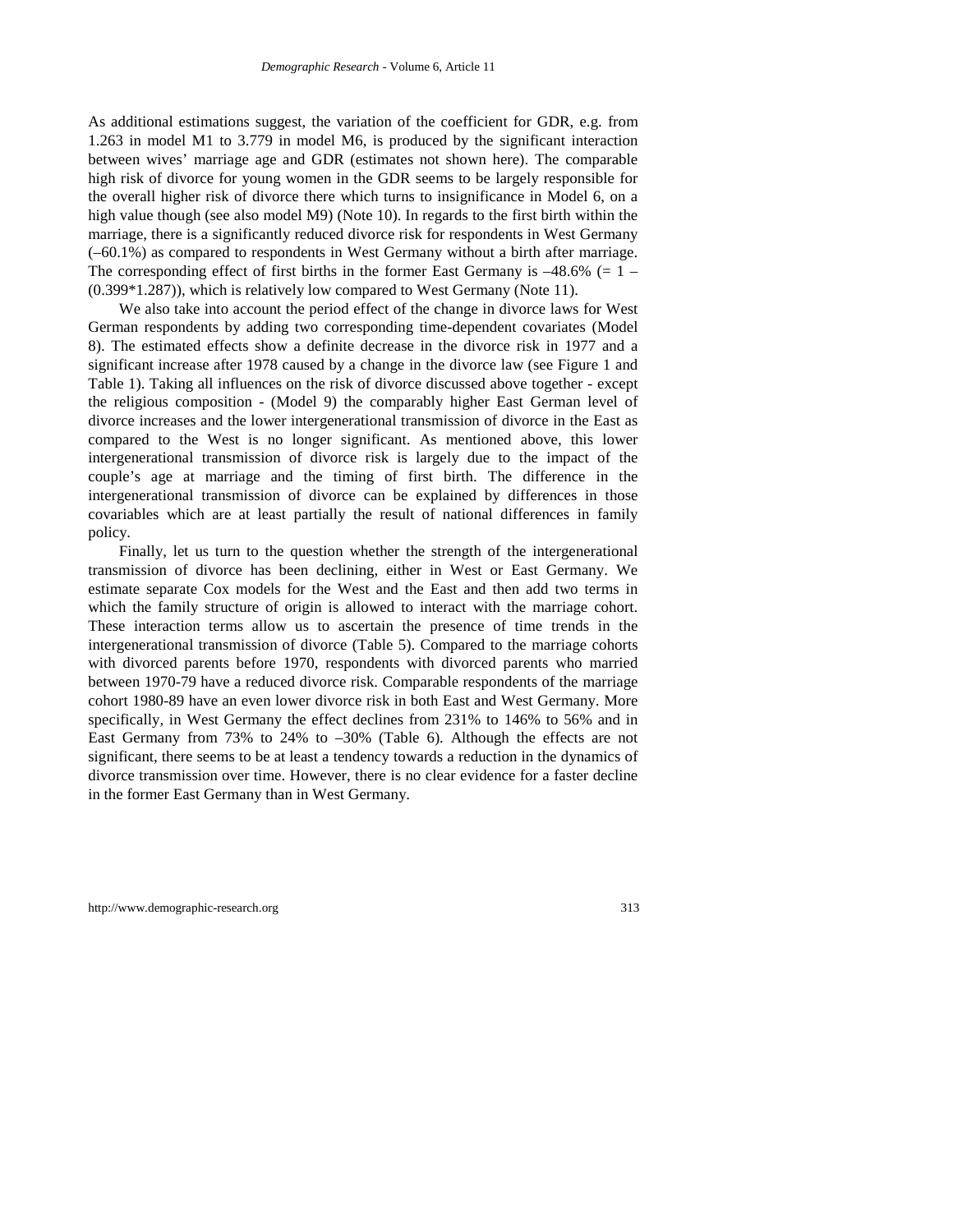### *Table 5: Determinants of divorce risk for birth cohorts 1939-1961: Partial likelihood estimations of parameters using the Cox model*

|                              | West Germany | East Germany |
|------------------------------|--------------|--------------|
| Divorced parents             | $3.313**$    | 1.730        |
| Widowed parent               | 1.256        | 0.870        |
| Unknown parent               | 1.009        | 1.195        |
| Married 1970-79              | $2.819***$   | $1.362*$     |
| Married 1980-89              | $3.718***$   | $1.909***$   |
| Married 1970-79*div. parents | 0.742        | 0.718        |
| ( t -value)                  | (0.646)      | (0.527)      |
| Married 1980-89*div. parents | 0.471        | 0.405        |
| ( t -value)                  | (1.174)      | (0.819)      |
| Number of marriages          | 2646         | 1592         |
| - log-likelihood             | 2129.59      | 1915.34      |
| <b>LR</b>                    | 1.46         | 2.06         |

Notes: \*\*\* significant for p=.001; \*\* significant for p=.01; \* significant for p=.05. The reported figures are the (exponentiated)  $\alpha$ -coefficients for the covariates.  $(\alpha - 1) \times 100 =$  percentage effect of a covariate on the divorce risk. LR is the likelihood ratio statistic with a reference Cox model without interaction terms.

# *Table 6: Interaction between type of parental family and cohorts*

|                 | (a) complete families | (b) divorced parents | (b)/(a) |
|-----------------|-----------------------|----------------------|---------|
| West Germany:   |                       |                      |         |
| - before 1970   |                       | 3.313                | 3.313   |
| $-1970-79$      | 2.819                 | 6.930                | 2.458   |
| $-1980-89$      | 3.718                 | 5.801                | 1.560   |
| East Germany:   |                       |                      |         |
| - before $1970$ |                       | 1.730                | 1.730   |
| - 1970-79       | 1.362                 | 1.692                | 1.242   |
| $-1980-89$      | 1.909                 | 1.338                | 0.701   |

Note: Interaction effects are computed from the estimated coefficients in Table 5.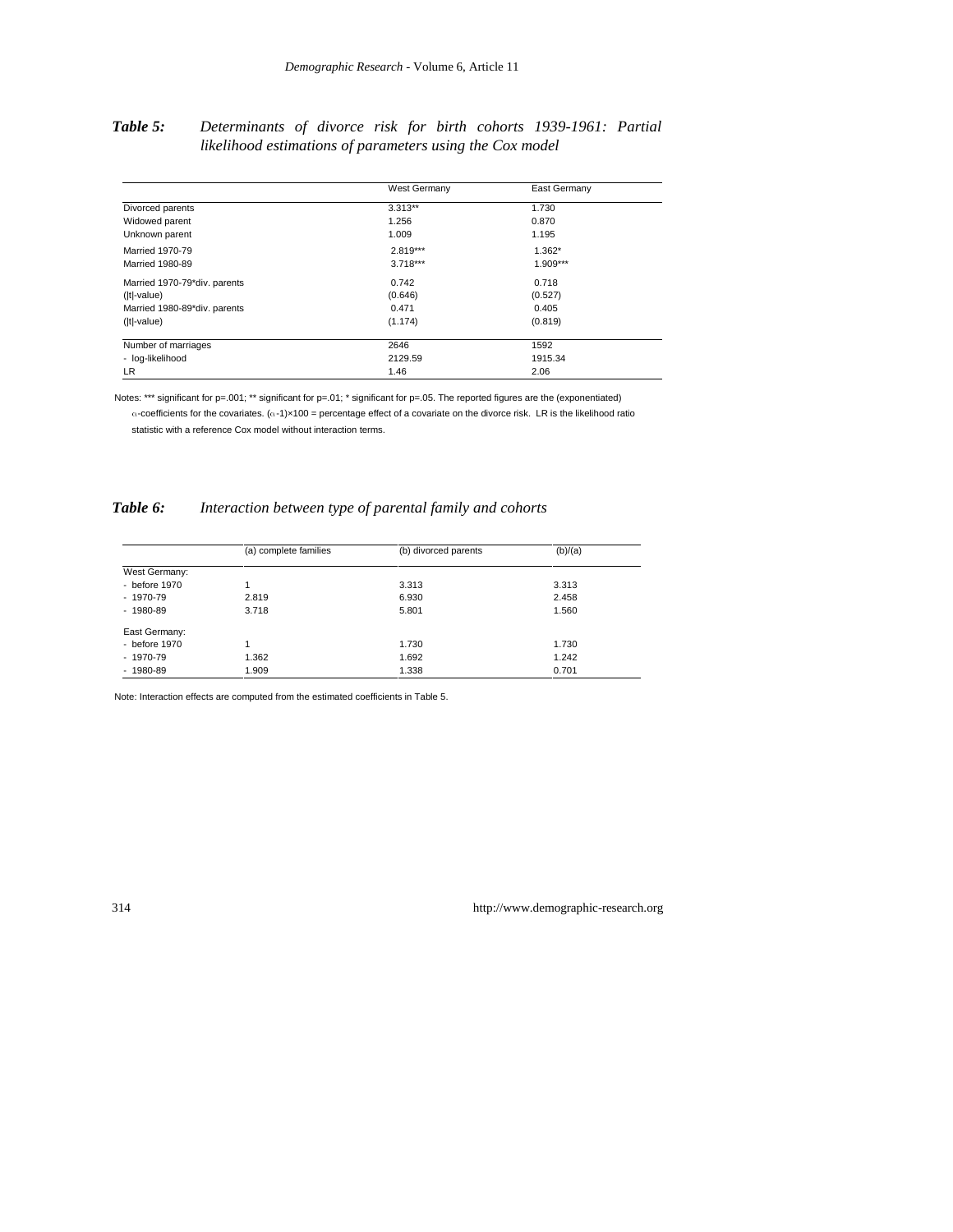#### **6. Discussion**

In accordance with our expectations, the analysis shows that the strength of the intergenerational transmission of divorce, adjusted for the difference in divorce level, was lower in the former East than in the West Germany (question 1). The difference emerges because of a highly significant transmission effect for children from divorced families in West Germany but not for those from East Germany (Table 5). This suggests that differences in family policy and societal conditions between the two countries contributed to a lower level of intergenerational transmission of divorce in East Germany. One could even argue that the 'disappearance' of the transmission effect in the East has been partly an effect of a family policy that contributed to an overall reduction of the barriers for divorce, independent of the family of origin.

What could be said about the mechanisms that underlie this difference (question 2)? Which impact can be attributed to differences in family policy and which to structural differences? One of the important influences on the risk of getting divorced is the respondent's religious affiliation. If one takes into account the higher proportion of Catholics and Protestants in West Germany and the higher proportion of non-religious individuals in East Germany, there is no longer a difference in strength of the intergenerational transmission of divorce. We consider the difference in religiosity to be an important characteristic of the historically based, socio-cultural composition of the population. It is also an effect of the political system, as far as the increasing proportion of the population without religious affiliation is concerned. Because religiosity is largely transmitted form parents to children, the religious composition also influences the social inheritance of divorce.

The second important mechanism underlying the difference in the transmission effect between both countries is the marriage age of the husband and wife. The wife's age at first marriage seems to be especially important in reducing the transmission effect in East Germany as well as reducing the control variable for the higher divorce level to an insignificant level. In sum, the lower the woman's age at marriage the higher the respondent's risk of getting divorced. The differences between 'divorce orphans' from East and West Germany as well as the difference in divorce level diminish when controlled for marriage age. A possible explanation is the overall lower age at the time of their first marriage in East Germany, which leads to an increased divorce risk for all respondents, irrespective of whether their parents are divorced or not. Compared to West Germany, age at first marriage was significantly lower for both women and men in East Germany. We consider the comparably low marriage age as a consequence of GDR family policy. It was part of the pro-natalistic aim in the 1970s and 1980s to set incentives for people to marry early, for example, via age-dependent interest-free marriage loans whereby the pay-back would be reduced with each child. Thus one can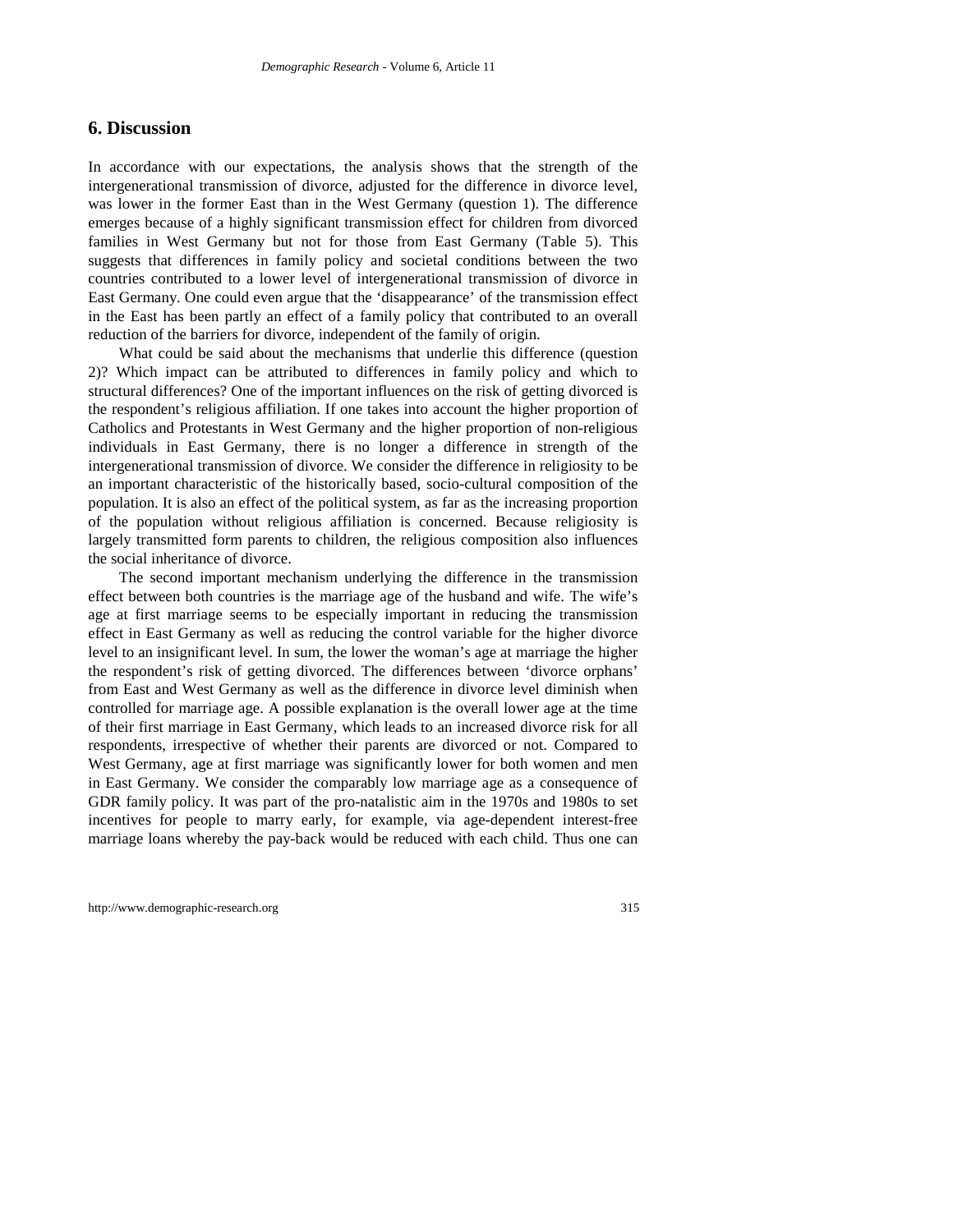consider the comparably high divorce rate in East Germany as being strongly affected by family policies. It is interesting to note that when women had divorced parents, their age at first marriage in East Germany was slightly higher than the age of comparable women from intact families (Table 2). This suggests that there is some evidence in favor of the stress argument. If parental divorce procedures in East Germany were less stressful for the children than those in West Germany, there would be reason to assume that parental divorce did not serve as a specific 'push' factor for children's transition to adulthood.

The last important influence on the differences between the transmission effect in the two German societies is the timing of first birth. Previous research has shown that having a first child before the first marriage increases divorce-risk, whereas a first child born within the first marriage has a stabilizing influence (Wagner 1997). In our multivariate analyses based on different model specifications, the birth of a first child before marriage had no significant impact on the risk of getting divorced, whereas the birth of a first child within marriage decreased the risk of divorce considerably (see also Brüderl et al. 1997). The timing of first birth explains part of the lower intergenerational transmission of divorce in East Germany. In both countries, women and men with divorced parents were somewhat more likely than other persons to have their first child before first marriage with East Germans being about three times more likely than their West German counterparts to have a child before the first marriage. In East Germany there was a growing tendency across birth cohorts towards premarital birth, which was promoted in part by pro-natalist family policies that gave special support to single mothers (Trappe 1995: 108ff). It is interesting to note that this trend obviously did not increase the risk of getting divorced. East German women and men were generally more likely to have a child and to have a first child earlier in their lives than in West Germany (Huinink 1995: 229ff). As a consequence, the difference in the transmission effect for 'divorce orphans' of the two countries was reduced to insignificance whereas the control variable for the higher divorce level in East Germany was actually strengthened. In East Germany, early childbirth was encouraged through special support for mothers still in training or studying. Our analyses therefore reveal a more complex picture of the impact of family policy on the two German societies and on the strength of the social inheritance of divorce, suggesting that differences in important demographic transitions in life were crucial underlying mechanisms.

In accordance with the stigmatization mechanism, we expected a decline in the dynamics of intergenerational transmission of divorce in both parts of Germany, and even a faster decline in East Germany (questions 3 and 4). We found at least a tendency towards a reduction in the time trends of intergenerational transmission in both societies but no strong evidence for a faster decline in the East than in the West. There may have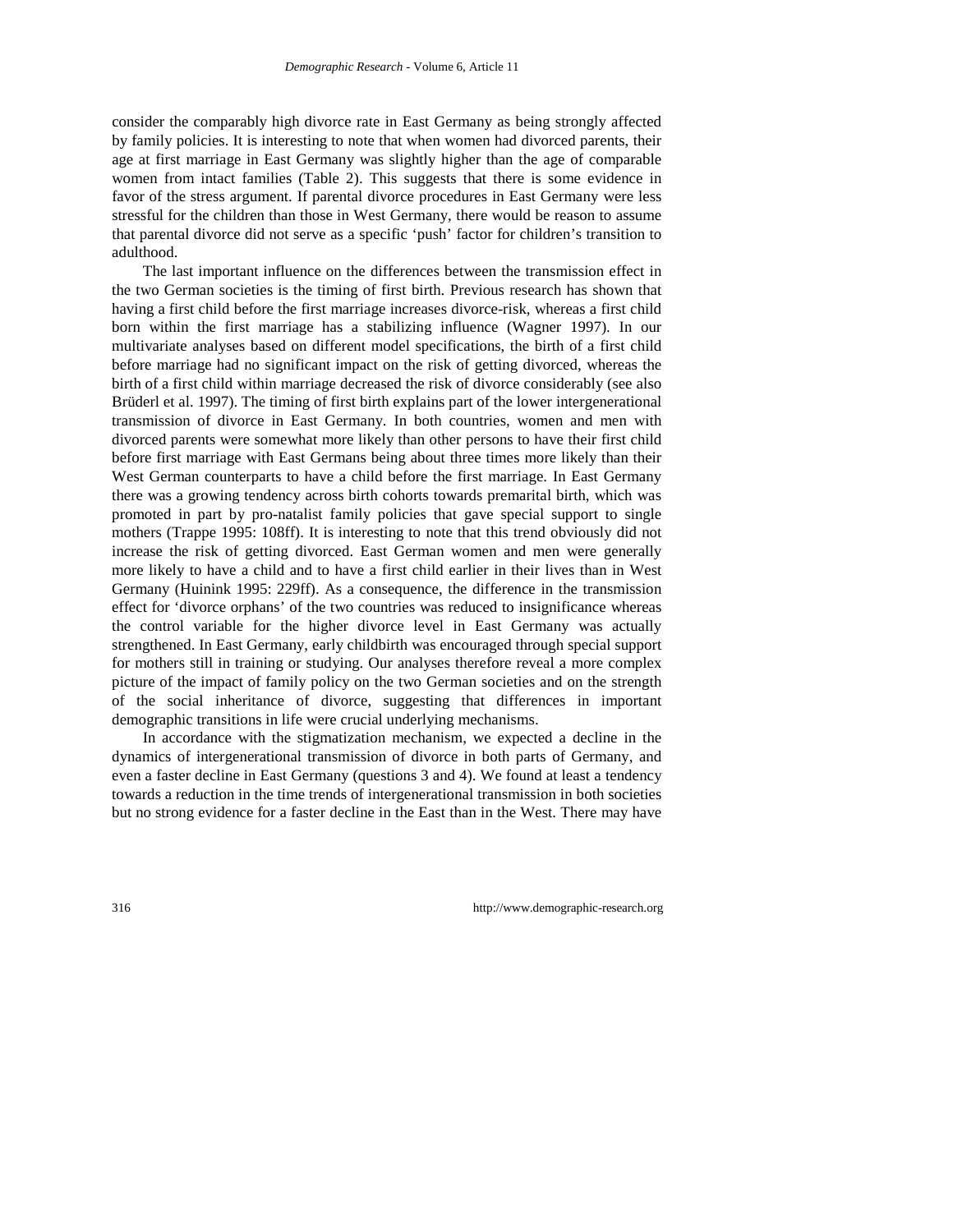been less stigmatization for younger generations in East Germany, but it had not yet resulted in a considerably faster decrease in the social inheritance of divorce.

As we have shown, family policies and divorce laws do affect the intergenerational transmission of divorce. Nevertheless, the interrelations between family policy and socialization, stress, economic deprivation, and stigmatization are not yet fully understood. Better indicators are necessary to explain the relative impact of family policies on the intervening mechanisms of divorce transmission.

# **7. Acknowledgements**

The authors would like to thank Gunnar Andersson, Francesco Billari, Josef Brüderl, Jan Hoem, Johannes Huinink, and Karl Ulrich Mayer for valuable comments and suggestions on an earlier draft.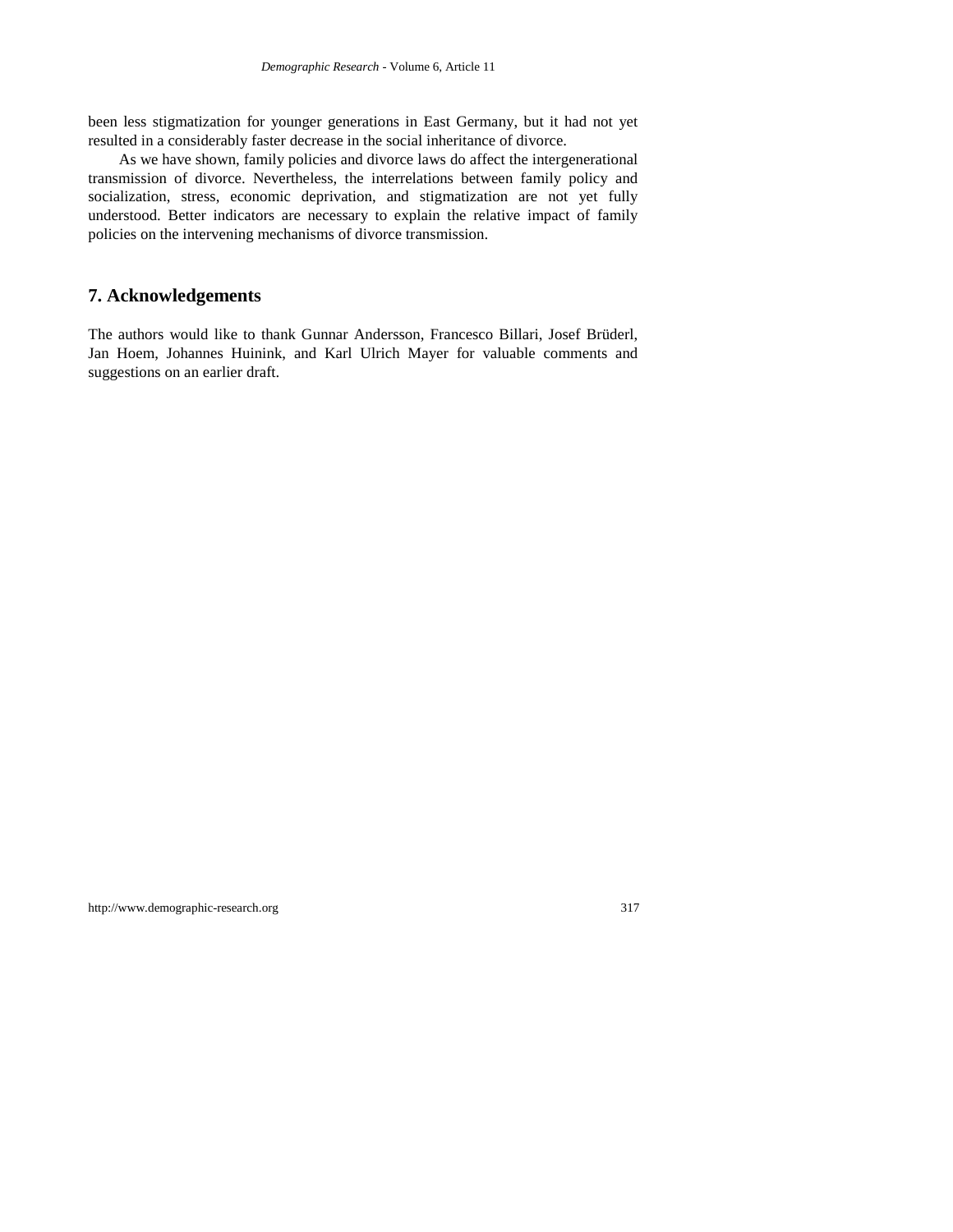# **Notes**

- 1. For the USA, see Amato & Booth (1991), Bumpass & Sweet (1972), Bumpass et al. (1991), Glenn & Kramer (1987), Greenberg & Nay (1982), Keith & Finlay (1988), Kulka & Weingarten (1979), McLanahan & Bumpass (1988), Mueller & Cooper (1986), Mueller & Pope (1977), Pope & Mueller (1976), Webster et al. (1995), Wolfinger (1999). For Australia, see Dronkers & Hox (1998). For East Germany, see Diefenbach (1997), Wagner (1997). For West Germany, see Diefenbach (2000), Diekmann & Engelhardt (1995, 1999), Engelhardt (2002), Wagner (1993, 1997). For the Netherlands, see Dronkers (1997), de Graaf (1996), Manting (1996).
- 2. The general divorce rate that is given in Figure 1 is a crude measure of the level of divorce. It is the only one available over a long period of time, though.
- 3. The particular support for single mothers (e.g. paid sick leave for the first child and all subsequent children) contributed in fact to a situation where many parents postponed marriage until after the birth of the first child. This in turn had an impact on the wide acceptance of children born out of wedlock (Trappe 1995).
- 4. Early marriage was encouraged by age-dependent interest-free marriage loans where the principal on the loan would be reduced with each additional child. When it was introduced in 1972, only people who were younger than 26 years old and were marrying for the first time were entitled. When the third child was born, parents received the full amount of the loan and were not required to pay anything back. Further, a unique bonus of roughly an average monthly salary was paid for the birth of each child. Another incentive for early family formation was the criteria for the allocation of apartments where young families had an advantage (Hinrichs 1992). The introduction of child care leave for the second child and children of a higher order, first introduced in 1976 and later extended to the first child in 1986, was a further incentive to have children early (Trappe 1995).
- 5. However, Ní Bhrolcháin (2001) stresses that counterfactual analysis would be needed for a causal interpretation of this association.
- 6. Despite this process, family and partnership remained of high individual value in the GDR (Huinink & Wagner 1995).
- 7. This could also imply that the types of conflicts leading to divorce and experienced by children became less severe over time.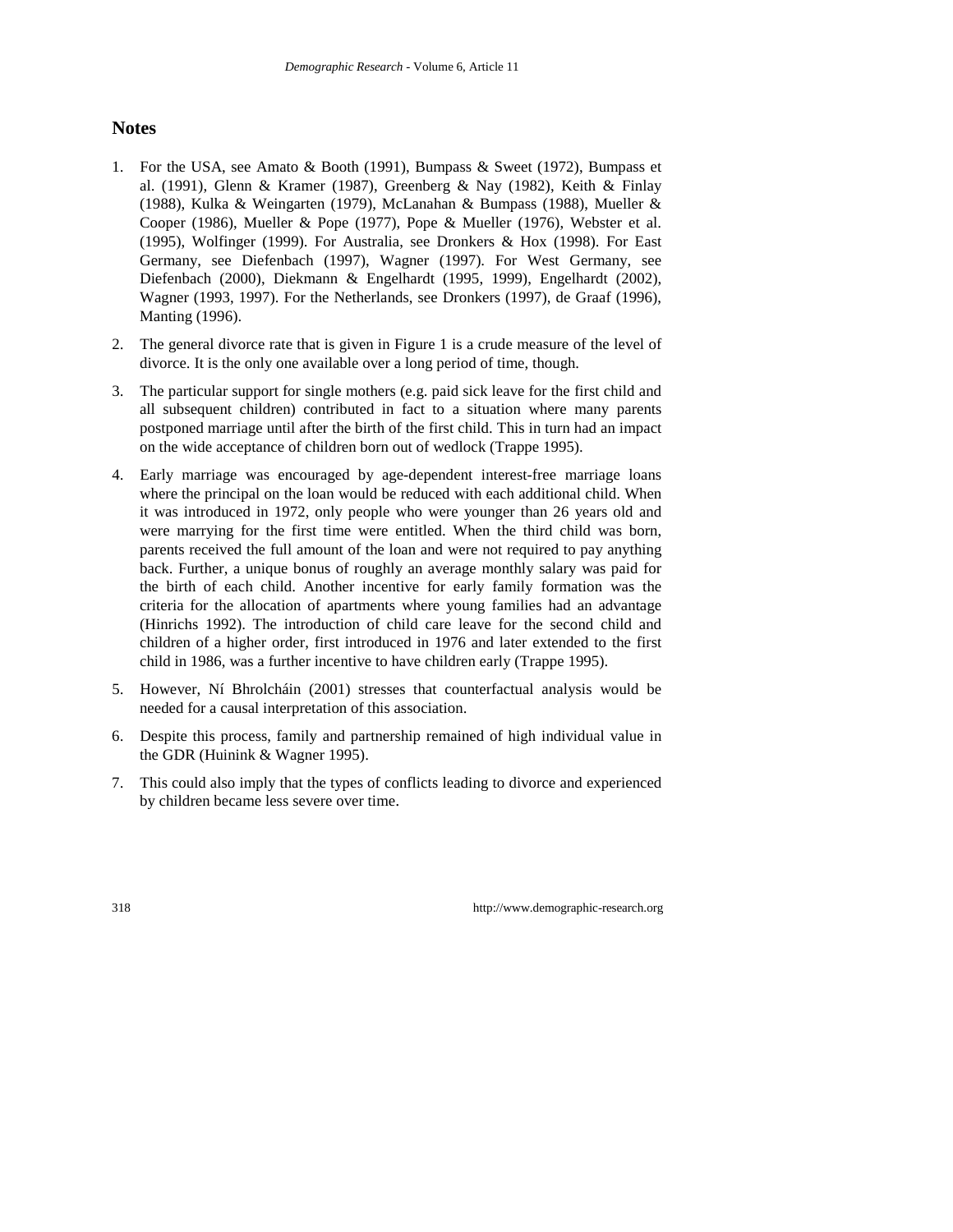- 8. In the second half of the 1990s, life history data for East Germans born in 1971 and for West Germans born in 1964 and 1971 were collected. For more information on the data, see Brückner & Mayer (1998).
- 9. Survey studies generally underestimate divorce frequency due to systematic non-response and social desirability in response behavior (Sweet & Bumpass 1992, Diekmann & Klein 1991, Huinink & Wagner 1995). The official estimation of the divorce rate by the Federal Bureau of Statistics is about 30 percent in 1995 (Hammes 1996: 774). The given estimates are too high, however, because they also include second and higher-order marriages, and they have higher divorce rates.
- 10. Additional model specifications show the variation of the coefficient on GDR is not due to the correlation between wives' and husband's marriage age.
- 11. However, the intergenerational divorce transmission is not due to a transmission from parental age at marriage to child's age at marriage. The respective correlation between the mothers' and daughters', as well as between the fathers' and sons', marriage age is not significant.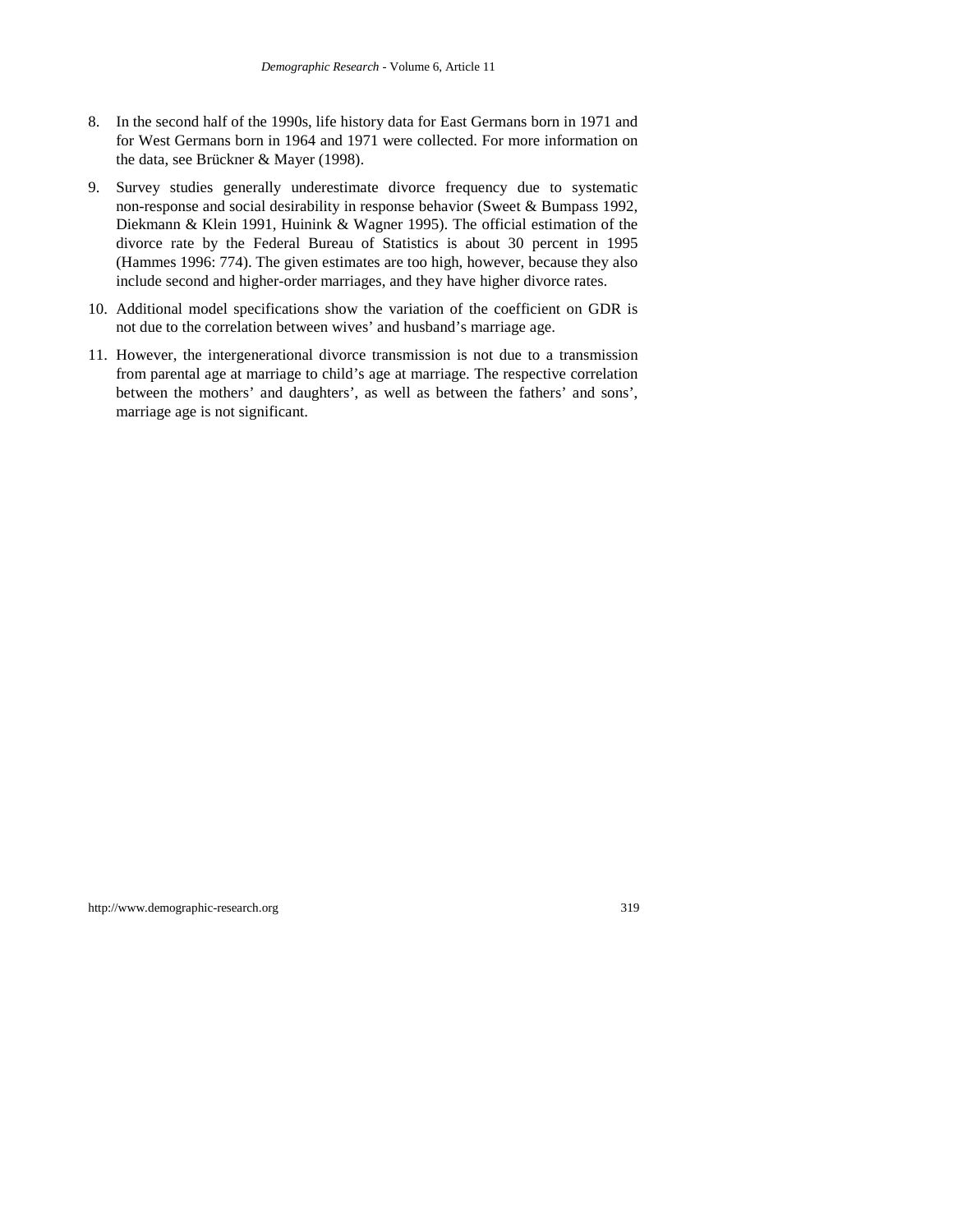## **References**

- Amato, Paul R. Children's Adjustment to Divorce: Theories, Hypotheses, and Empirical Support. Journal of Marriage and the Family, 1993, 55: 23-38.
- Amato, Paul R. The Consequences of Divorce for Adults and Children. Journal of Marriage and the Family, 2000, 62: 1269-1287.
- Amato, Paul R. and Alan Booth. Consequences of Parental Divorce and Marital Unhappiness for Adult Well-Being. Social Forces, 1991, 69: 905-914.
- Babka von Gostomski, Christian. Machen Kinder Ehen glücklich? Eine empirische Untersuchung mit der Mannheimer Scheidungsstudie zum Einfluß von Kindern auf das Scheidungsrisiko. Zeitschrift für Bevölkerungswissenschaft, 1998, 23: 151-177.
- Berghahn, Sabine and Andrea Fritzsche. Frauenrecht in Ost und West. 1991, Berlin: Basisdruck.
- Blossfeld, Hans-Peter and Götz Rohwer. Techniques of Event History Modeling: New Approaches to Causal Analysis. 1995, Hillsdale, N.J.: Lawrence Erlbaum.
- Brückner, Erika and Karl Ulrich Mayer. Collecting Life History Data. Experiences From the German Life History Study. In: J. Z. Giele and G. H. Elder, editors. Methods of Life Course Research: Qualitative and Quantitative Approaches. 1998, Thousand Oaks, CA: Sage: 152-181.
- Brüderl, Josef, Andreas Diekmann and Henriette Engelhardt. Erhöht eine Probeehe das Scheidungsrisiko? Eine empirische Untersuchung mit dem Familiensurvey. Kölner Zeitschrift für Soziologie und Sozialpsychologie, 1997, 49: 205-222.
- Büchel, Felix and Henriette Engelhardt. Missing the Partner and His Earnings: Income Situation and Labour Market Participation of Single Mothers in West and East Germany. In: R. Anker, B. Garcia Guzman and A. Pinnelli, editors. Women in the Labour Market in Changing Economies: Demographic Issues. Forthcoming, Oxford: Oxford University Press.
- Bumpass, Larry L., Teresa Castro Martin and James A. Sweet. The Impact of Family Background and Early Marital Factors on Marital Disruption. Journal of Family Issues, 1991, 12: 22-42.
- Bumpass, Larry L. and James A. Sweet. Differentials in Marital Instability. American Sociological Review, 1972, 37: 754-766.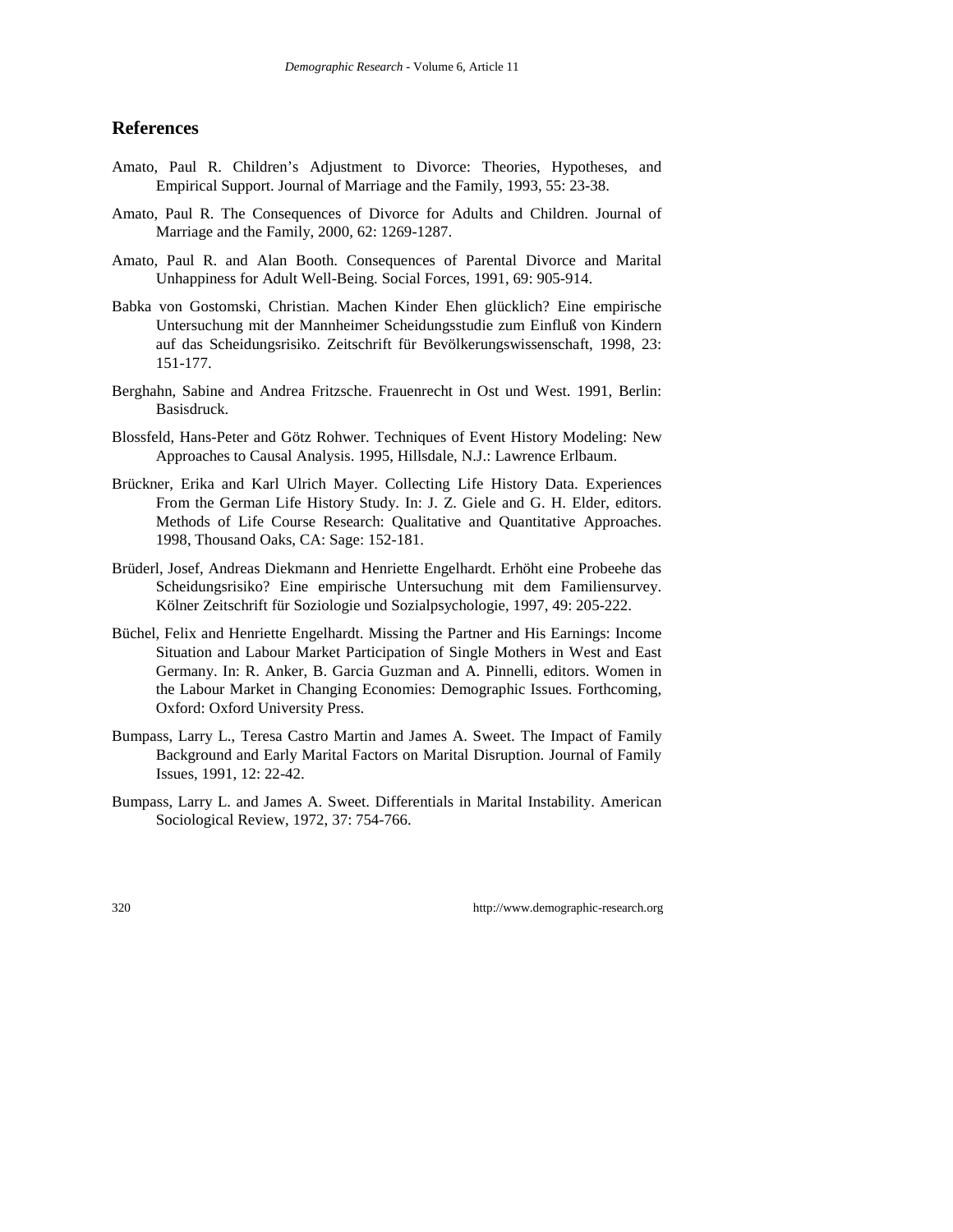- Cramer, Duncan. Personality and Marital Dissolution. Personality and Individual Differences, 1993, 14: 605-607.
- Cromm, Jürgen. Familienbildung in Deutschland: Soziodemographische Prozesse, Theorie, Recht und Politik unter besonderer Berücksichtigung der DDR. 1998, Opladen: Westdeutscher Verlag.
- Diefenbach, Heike. Intergenerationale Scheidungstransmission in Deutschland: Relevanz und Erklärungsansätze. Zeitschrift für Rechtssoziologie, 1997, 18: 88-105.
- Diefenbach, Heike. Intergenerationale Scheidungstransmission in Deutschland: Die Suche nach dem "missing link" zwischen Ehescheidung in der Elterngeneration und Ehescheidung in der Kindgeneration. 2000, Würzburg: Ergonverlag.
- Diekmann, Andreas and Henriette Engelhardt. Die soziale Vererbung des Scheidungsrisikos. Eine empirische Untersuchung der Transmissionshypothese mit dem deutschen Familiensurvey. Zeitschrift für Soziologie, 1995, 24: 215- 228.
- Diekmann, Andreas and Henriette Engelhardt. The Social Inheritance of Divorce: Effects of Parent's Family Type in Postwar Germany. American Sociological Review, 1999, 64: 783-793.
- Diekmann, Andreas and Thomas Klein. Bestimmungsgründe des Ehescheidungsrisikos: Eine empirische Untersuchung mit den Daten des sozioökonomischen Panels. Kölner Zeitschrift für Soziologie und Sozialpsychologie, 1991, 43: 271-290.
- DiPrete, Thomas A. Life Course Risks, Mobility Regimes, and Mobility Consequences: A Comparision of Sweden, Germany, and the U.S. DIW Discussion Paper No. 255, 2001, Berlin: Deutsches Institut für Wirtschaftsforschung.
- Dorbritz, Jürgen. Familienstandstafeln für die DDR (Eheschließungen Lediger und Ehescheidungen in der Perioden- und Kohortenmessung). In: Bundesinstitut für Bevölkerungsforschung, editor. Materialien zur Bevölkerungswissenschaft, Heft 65. 1990, Wiesbaden.
- Dorbritz, Jürgen. Sozialer Systemwandel und die Folgen für die Familienbildung. Berliner Journal für Soziologie, 1993, 3: 355-368.
- Drobnič, Sonja. The Effects of Children on Married and Lone Mothers' Employment in the United States and (West) Germany. European Sociological Review, 2000, 16: 137-157.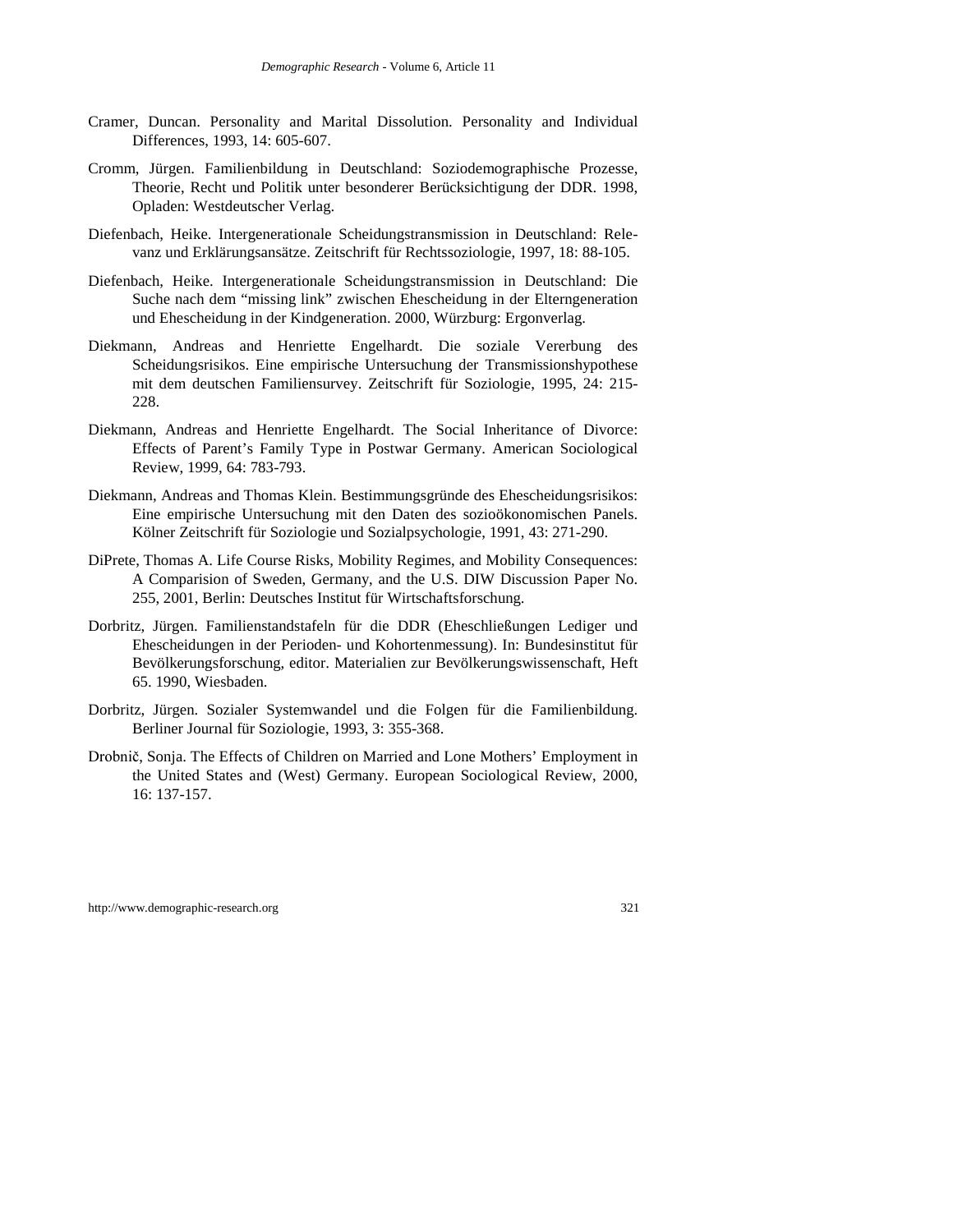- Dronkers, Jaap. Zoals de ouden zongen piepen de jongen. Intergenerationele overdracht van de kans op scheiding in Nederland. Mens en Maatschappij, 1997, 72: 146-165.
- Dronkers, Jaap and Joop Hox. The Importance of Family and Education for Divorce Risks of Siblings: an Australian Example. Amsterdam: SCO-Kohnstamm Instituut. Paper presented at the European Research Conference 'European Societies or European Society? Inequality and Social Exclusion in Europe: the Role of the Family and Social Networks'. Castelvecchio di Pascoli, Italy, 3-7 April 1998.
- Engelhardt, Henriette. Zur Dynamik von Ehescheidungen: Theoretische und empirische Analysen. 2002, Berlin: Duncker & Humblot (in press).
- Gabriel, Karl. Kirchen/Religionsgemeinschaften. In: Bernhard Schäfers and Wolfgang Zapf, editors. Handwörterbuch zur Gesellschaft Deutschlands. 1998, Opladen: Leske + Budrich: 371-382.
- Gauthier, Anne Hélène. The State and the Family. A Comparative Analysis of Family Policies in Industrialized Countries. 1996, Oxford: Clarendon Press.
- Gerlach, Irene. Familie und staatliches Handeln. Ideologie und politische Praxis in Deutschland. 1996, Opladen: Leske + Budrich.
- Glenn, Norval D. and Kathryn B. Kramer. The Marriages and Divorces of the Children of Divorce. Journal of Marriage and the Family, 1987, 49: 811-825.
- Graaf, Arie de. De invloed van echtscheiding van de ouders op relaties van jongeren. Maandstatistiek van de Bevolking, 1996, 7-12.
- Greenberg, Ellen F. and W. Robert Nay. The Intergenerational Transmission of Marital Instability Reconsidered. Journal of Marriage and the Family, 1982, 44: 335- 347.
- Hammes, Winfried. Ehescheidungen 1995, Wirtschaft und Statistik, 1996, 12: 770-776.
- Hinrichs, Wilhelm. Wohnungsversorgung in der ehemaligen DDR Verteilungskriterien und Zugangswege. WZB-Papier, 1992, P 92-105, Berlin: Wissenschaftszentrum.
- Huinink, Johannes. Warum noch Familie? Zur Attraktivität von Partnerschaft und Elternschaft in unserer Gesellschaft. 1995, Frankfurt: Campus.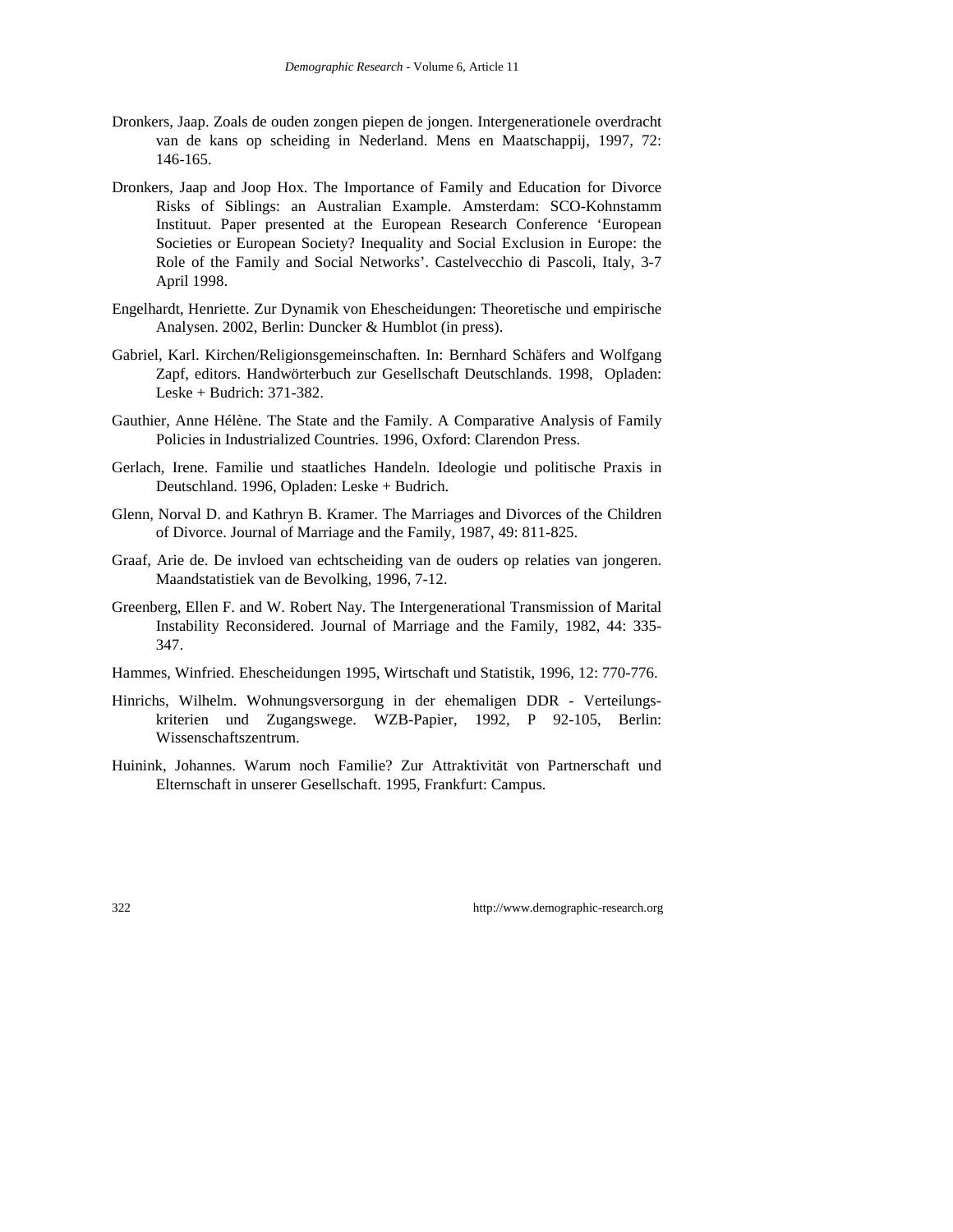- Huinink, Johannes and Michael Wagner. Partnerschaft, Ehe und Familie in der DDR. In: Huinink Johannes et al., editors. Kollektiv und Eigensinn. 1995, Berlin: Akademie Verlag: 145-188.
- Jockin, Victor, Matt McGue and David T. Lykken. Personality and Divorce: A Genetic Analysis. Journal of Personality and Social Psychology, 1996, 71: 288-299.
- Keith, Verna M. and Barbara Finlay. The Impact of Parental Divorce on Children's Educational Attainment, Marital Timing, and Likelihood of Divorce. Journal of Marriage and the Family, 1988, 50: 797-809.
- Kulka, Richard A. and Helen Weingarten. The Long-Term Effects of Parental Divorce in Childhood in Adult Adjustment. Journal of Social Issues, 1979, 35: 50-78.
- Manting, Dorien. The Changing Meaning of Cohabitation and Marriage. European Sociological Review, 1996, 12: 53-65.
- McGue, Matt and David T. Lykken. Genetic Influence on Risk of Divorce. Psychological Science, 1992, 3: 368-372.
- McLanahan, Sara and Larry Bumpass. Intergenerational Consequences of Family Disruption. American Journal of Sociology, 1988, 94: 130-152.
- Mueller, Charles W. and Hallowell Pope. Marital Instability: A Study of its Transmission between Generations. Journal of Marriage and the Family, 1977, 39: 83-92.
- Mueller, Daniel P. and Philip W. Cooper. Children of Single Parent Families: How They Fare as Young Adults. Family Relations, 1986, 35: 169-176.
- Ní Bhrolcháin, Máire. 'Divorce Effects' and Causality in the Social Sciences. European Sociological Review, 2001, 17: 33-57.
- Pope, Hallowell and Charles W. Mueller. The Intergenerational Transmission of Marital Instability: Comparisons by Race and Sex. Journal of Social Issues, 1976, 32: 49-66.
- Ruspini, Elisabetta. Living on the Poverty Line: Lone Mothers in Belgium, Germany, Great Britain, Italy and Sweden. Working Paper No. 28, 1998, Mannheim: Mannheimer Zentrum für Europäische Sozialforschung.
- Spruijt, Ed. Volwassen worden in een kerngezin, eenoudergezin of stiefgezin. In: M. du Bois-Reymond and J. de Jong Gierveld, editors. Volwassen worden. Generaties toen en nu: transities in de levensloop. 1993, Houten/Zaventem: Bohn Stafleu Van Loghum: 73-92.